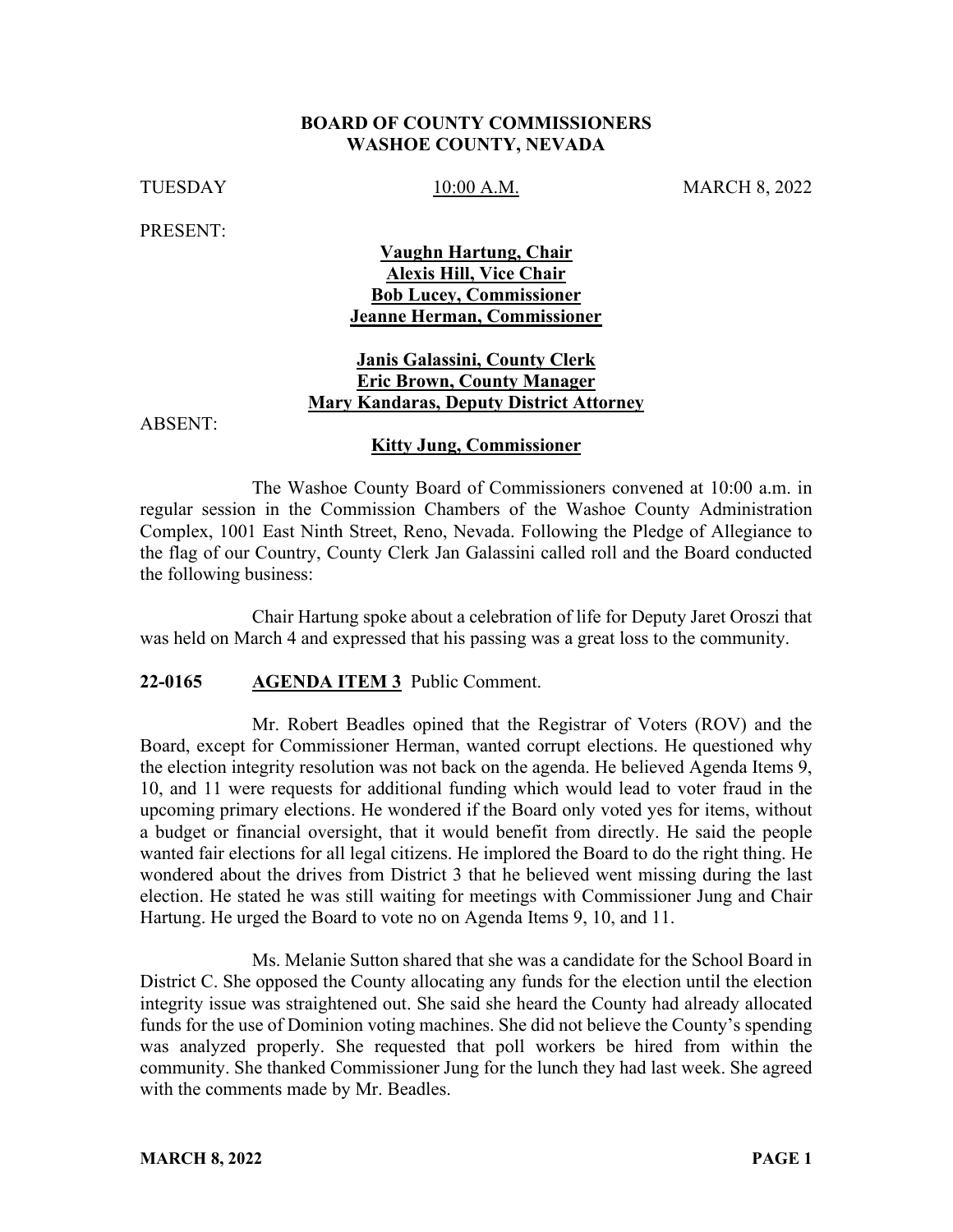Ms. Val White asked the members of the Board to remember when they were ten years old. She wondered if they recalled what it had felt like when they saw a wrong that had been made right. She wondered about their current moral compass. She opined that the issue would be simple to solve. She urged the Board to ensure fair elections.

Mr. David Chamberlain expressed disappointment that the election integrity resolution was not on the agenda. He said he had volunteered to be an election worker and observer but had not received a response from the County. He wondered about the farming out of these positions to people from out-of-state. He thanked Commissioner Herman for staying strong.

Mr. Jim Bratcher opined that Commissioner Herman was the only member of the Board who listened to the people. He wondered about the farming out of election staff and services. He questioned why the resolution was not on the agenda. He thought the Board did not believe in a fair election for Washoe County.

Ms. Janice Jones stated she wore black to mourn the loss of voter integrity. She wondered if the Board would ever address the issue. She urged the Board to vote no on Agenda Items 9, 10, and 11 and not to hire people from outside Washoe County to work the election. She wanted to see each member of the Board replaced, except for Commissioner Herman.

Ms. Darci Fletcher expressed appreciation for Mr. Beadles and the work he had done. She said she no longer trusted the voting process. She remarked that people were in attendance because they wanted the Board to do the right thing. She urged the Board to ensure the election problems were rectified.

Ms. Tracey Hilton Thomas provided documents, copies of which were placed on file with the Clerk. She quoted Luke 16:10 from the Bible. She said Mr. St. Jon provided data during the last meeting and wondered if the Board had investigated it. She shared that she had contacted Mr. Beadles to obtain data from the ROV and the Secretary of State (SOS) regarding the number of registered voters for early voting and election day. She opined that a number of provisional ballots should not have been cast. She believed it reinforced the need to verify information on registration applications before they were entered into any database.

Ms. Janet Butcher said a lot of information had been presented to the Board and she wondered why it had not taken the time to meet with Mr. Beadles. She expressed frustration that she and her husband had been interviewed to serve as poll workers but were not selected. She stated just because only one person had been convicted of voter fraud did not mean the problem did not exist.

Ms. Rosemary Jones said there was an ultimate question and there was a judgment day. She remarked that God would separate the goats and the sheep.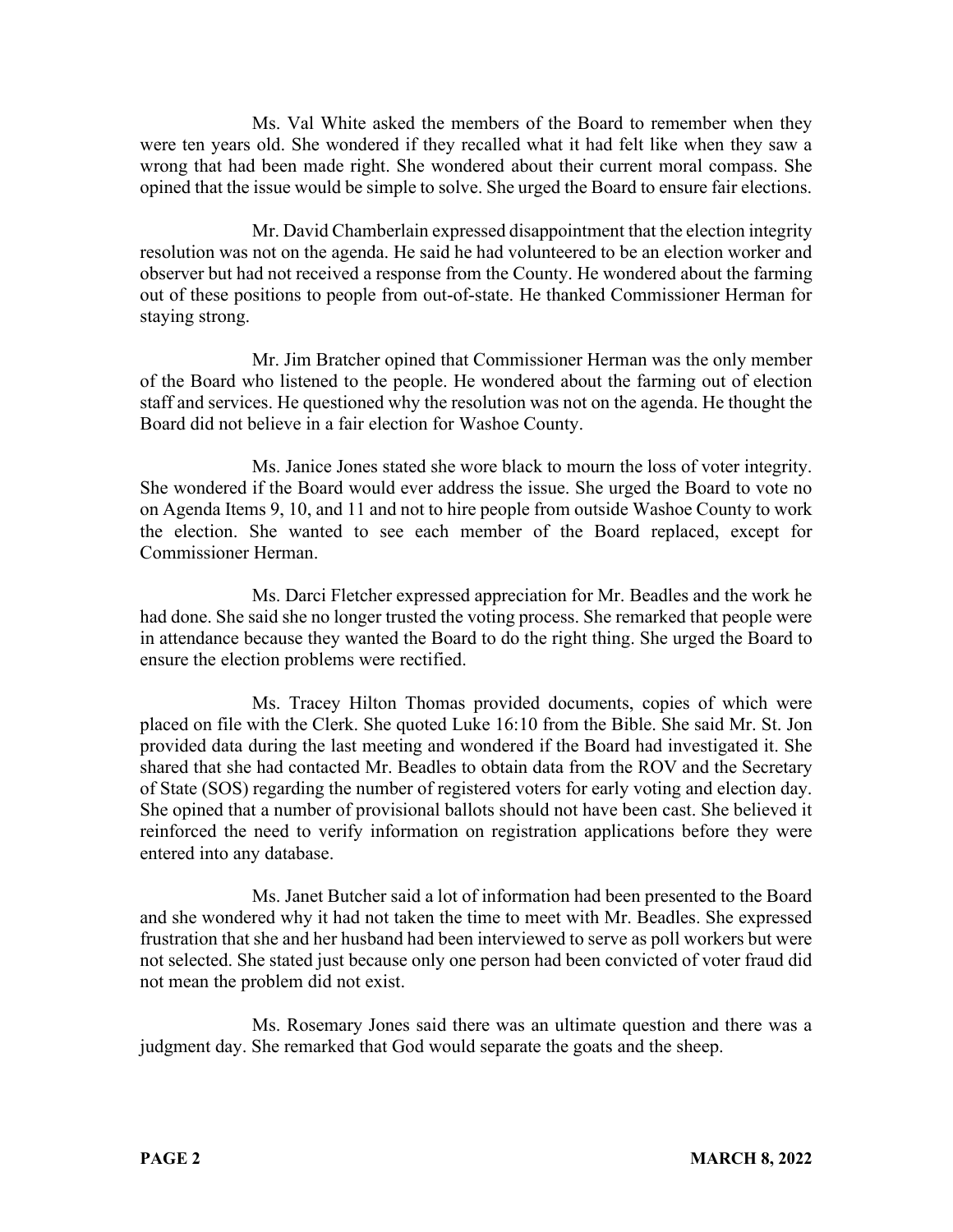Mr. Steve Leddy provided documents, copies of which were placed on file with the Clerk. He shared that he was the President of the Field Creek Homeowner's Association and explained he was there to talk about the Arrowcreek Parkway sound wall located on Washoe County property. He said the wall was constructed with substandard materials that had deteriorated to the point of failure. The failure had been documented for about 15 years and he noted the County had been aware of the issue for no less than 12 years but had not taken any action. He believed the wall was a safety hazard and a community security issue. He said the wall should have had a life span of at least 50 years. He urged the Board to add this item to an agenda for discussion and resolution so the wall could be repaired or replaced.

Ms. Penny Brock provided documents, copies of which were placed on file with the Clerk. She agreed with the remarks made by Mr. Beadles. She said she spent eight hours reviewing Agenda Items 9, 10, and 11. She believed locals were not being hired to work the election. She wondered about the panel of subject matter experts who reviewed the responses to the Request for Proposal (RFP).

Ms. Susie Howell stated she had applied twice to be a poll worker and watcher but had not heard from the ROV. She read from a 1997 Department of Justice response to a Freedom of Information Act request. She shared that according to the document, executive orders and proclamations of the president normally had no direct effect on private persons. She opined that the Board had knowledge of fraud.

Ms. Cindy Martinez shared that she attended a Constitution class every Wednesday afternoon. She read from the textbook for her class, noting five ways the people could petition the government for a redress of grievances. She asserted that the Board was in constant violation of the people's First Amendment rights. She stated Commissioner Herman was the only member of the Board to respond to her emails.

Ms. Christina Sherbrook remarked that she worked hard to become a naturalized citizen of the United States. She said she no longer believed her vote counted. She wondered when the election integrity resolution would be placed on an agenda. She expressed frustration with mail-in balloting, the current voter rolls, voting machines, sameday registration, and no requirement for voter identification. She urged the Board to vote no on Agenda Items 9, 10, and 11 and hire election workers from within the community. She wondered whether the voter rolls had been cleaned up.

Mr. Charles Stockford stated he was there to represent the people of Quartz Lane and thanked the Board for their cooperation and assistance in the clean-up.

Mr. George Lee believed the Board placed items 9, 10, and 11 on the agenda to stay on schedule. He thought the bid process to hire temporary election workers had started in December. He wondered about the hiring of local workers. He understood that a timeline needed to be followed.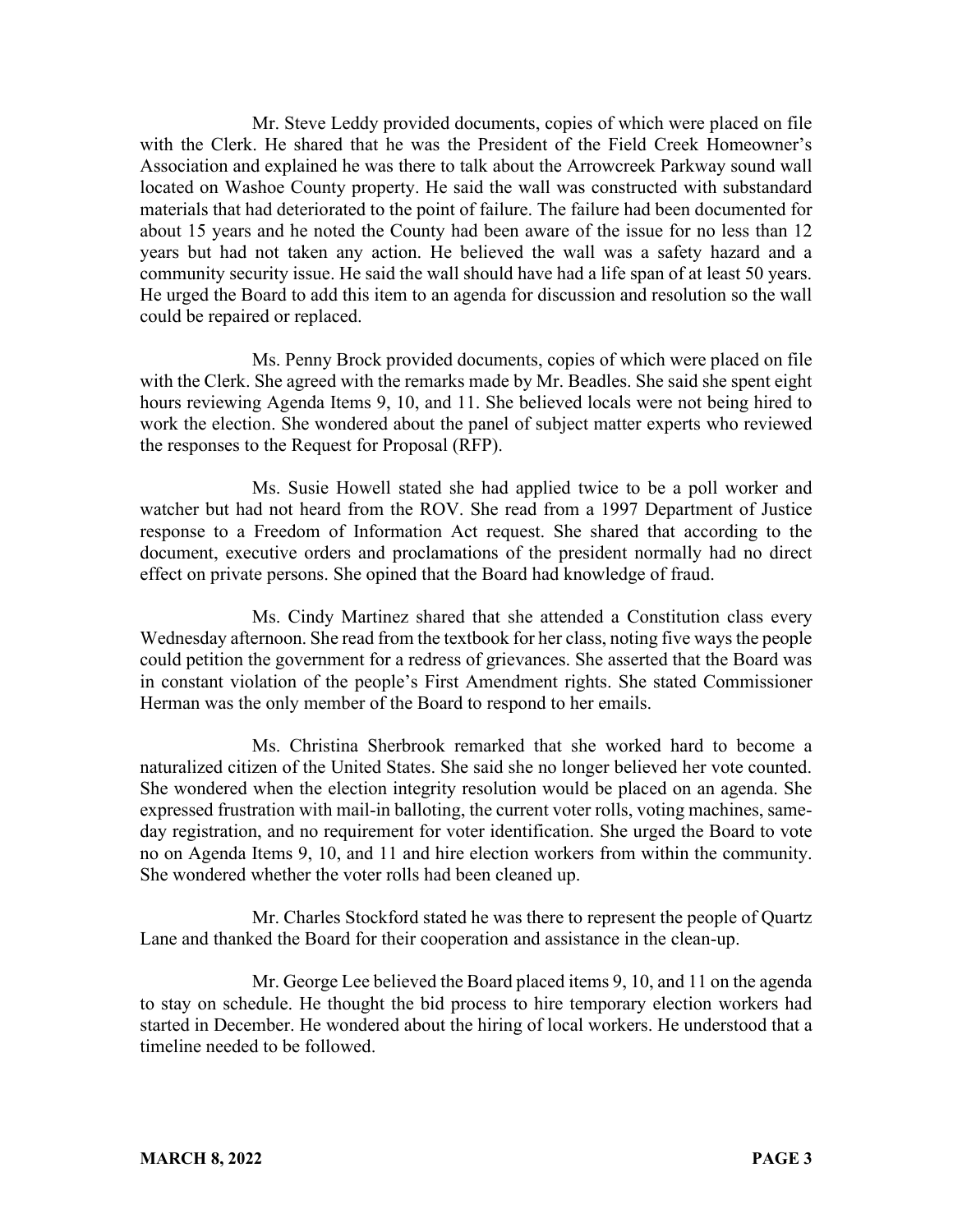Mr. James Benthin urged the Board to vote no on Agenda Items 9, 10, and 11. He requested corrections be made to the election system that would be more transparent and a better use of the people's money. He wondered why the election integrity resolution was not on the agenda. He expressed frustration that the original resolution had been amended and then removed from a previous agenda. He believed voting machines were unreliable and could be hacked or manipulated. He shared that Arizona State Senator Wendy Rogers had spoken out against corrupt voting machines. He demanded the election integrity resolution return to the Board for consideration.

Mr. Donald Fossum believed the Board was under the influence of people who perpetuated violence. He opined that Registrar of Voters Deanna Spikula had not told the truth during her presentation at the last meeting. He demanded the County hire poll workers locally and that ballots be printed locally. He implored the Board to vote no on Agenda Items 9, 10, and 11 and to adopt the election integrity resolution presented by Commissioner Herman.

Ms. Debbie Mardon requested the Board vote no on Agenda Items 9, 10, and 11, and wondered when the election integrity resolution would be considered. She believed the people wanted paper ballots, voter identification, signature verification, sameday in-person voting, and the elimination of voting machines. She referenced the president's speech that morning and opined that he did not tell the truth. She urged the Board to add the election integrity resolution to an upcoming agenda.

Mr. Eugene Gerscovich provided documents, copies of which were placed on file with the Clerk. He said he and his wife had applied to work as volunteers for the election but had not heard from the ROV. He wondered who the Board represented. He voiced concern that Commissioner Herman's election integrity resolution had not been brought back to the Board for consideration.

Mr. Nicholas St. Jon displayed a document from the SOS, copies of which were placed on file with the Clerk. He explained that the document showed data from a survey regarding same-day registrations, provisional voting ballots, and absentee ballots. He opined that the numbers did not match those provided by Washoe County.

Ms. Katherine Snedigar provided documents, copies of which were placed on file with the Clerk. She read from one of the documents and quoted Justice Brandeis. She believed the people were the experts and the Board had abused its authority. She opined that mandates only applied to government employees. She expressed frustration with the Board and the District Attorney's Office.

Ms. Erika Minaberry stated she was there on behalf of an organization called Care in Action, a non-profit organization that amplified the voices of women of color, especially domestic workers. She believed most of the individuals in attendance had never experienced voter suppression and she opposed Commissioner Herman's resolution.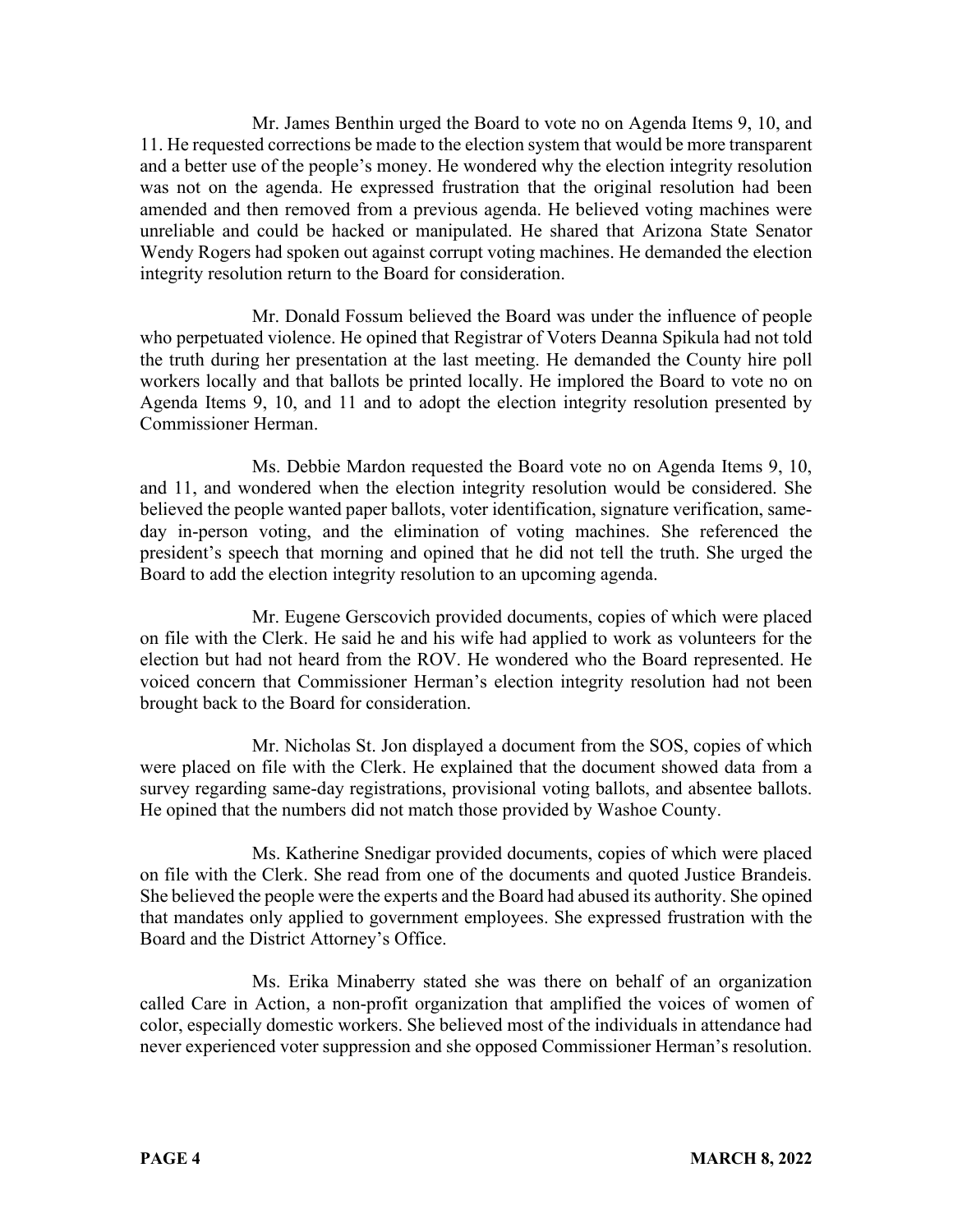Ms. Hope Backman voiced concern for the fourth-grade sex education curriculum at Jessie Beck Elementary School. She believed the Department of Motor Vehicles was switching voter registrations from Republican to Independent. She urged everyone in attendance to check their voter registration. She remarked that out-of-state companies should not be hired to run elections in Nevada. She expressed frustration with the current Board members.

Mr. Wayne Gordon stated he was there to talk about voter integrity. He wondered how much fraud was too much fraud. He believed one improper vote was too many. He read the Fourteenth Amendment to the Board. He opposed bulk mailing and same-day registration. He urged for changes to be made to the election system before the primary election in June. He did not believe the Board was doing its duty.

Mr. Oscar Williams provided a document, copies of which were placed on file with the Clerk. He noted that the document contained the full results of a survey previously referenced by Mr. St. Jon. He highlighted the total number of mail-in ballots, noting how many were not returned, which he believed was a waste of money. He shared the number of ballots that were taken to a polling place on election day and believed this showed the people overwhelmingly rejected mail-in ballots. He wondered about the term "status unknown" regarding ballots and said he had not received a response to this from the ROV. He urged for an increase in polling locations.

Ms. Patricia Toone said that for the last year and a half the people had demanded an end to the emergency declaration. She stated the people were now asking for the election integrity resolution to be placed on an agenda. She reminded the Board members that Mr. Beadles had offered to meet with them and opined maybe they were too busy. She referenced the Open Meeting Law and said it did not expressly prohibit the Board from responding to individuals providing public comment.

Mr. Tim Stoffel believed many of the people in attendance were conservative Republicans being accused of voter oppression. He wondered why the Board had not listened to Mr. Beadles. He implored the Board to listen to the people. He requested the implementation of voter identification.

Ms. Erin Massengale was not present when called to speak.

Mr. Kenji Otto displayed documents, copies of which were placed on file with the Clerk. He stated the documents were a proposal for an ROV database upgrade. He believed the database should be split into two categories, active and inactive and that it would be an inexpensive solution. He suggested the inactive database would not allow records to be removed, so it could act as an audit trail. He thought this solution would protect the County from lawsuits. He shared a story about a house where three individuals were listed as residents but only one person lived there.

Mr. Roger Edwards said he brought 67 of his volunteers with him, and if the County needed people to count ballots, he could bring 200 retired veterans to do the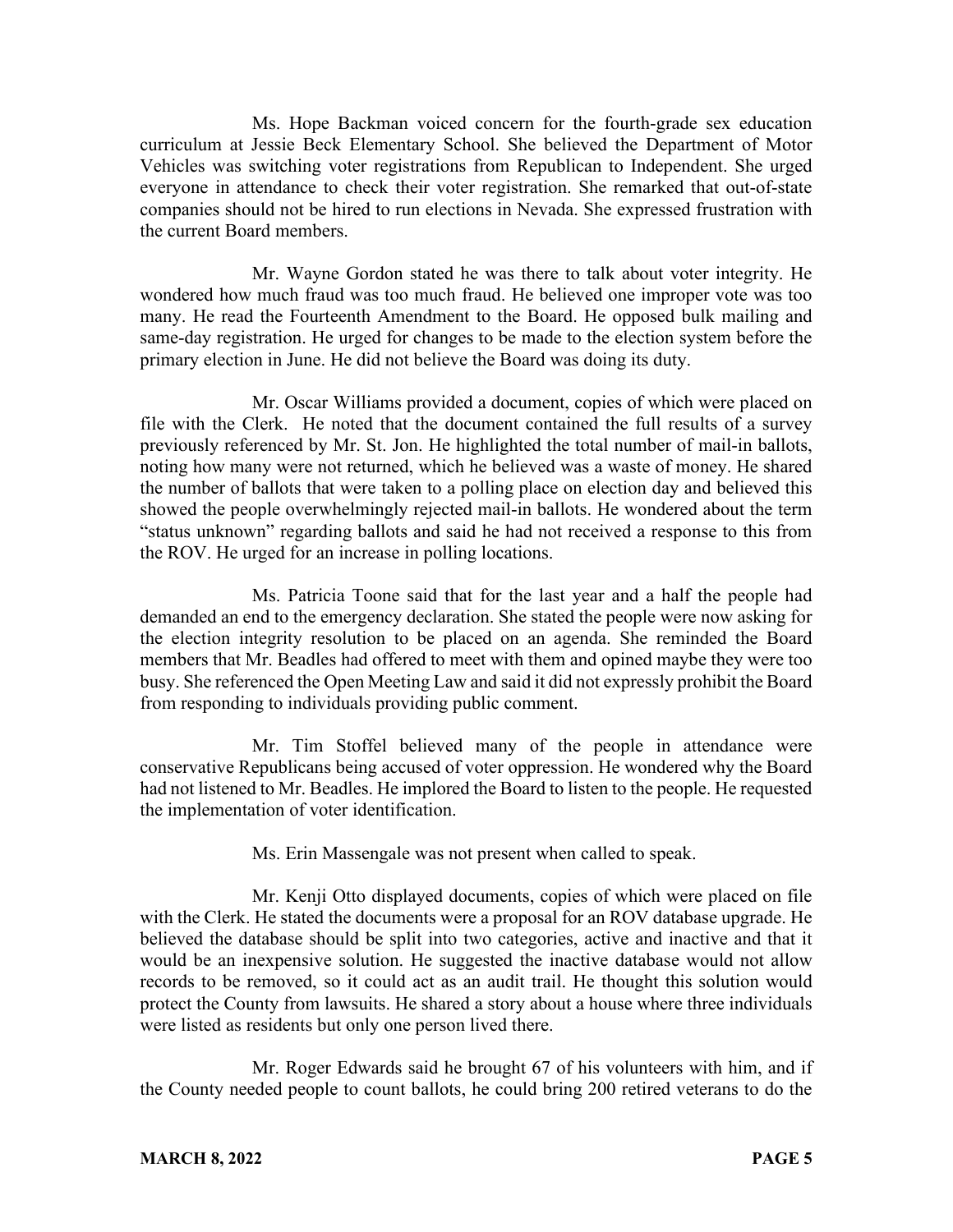job. He urged the Board to read the survey from the SOS. He shared that the Golden Valley water recharge program had been turned off for five or six years, but the County was still collecting fees. He said he stopped paying the fee and told his neighbors to do the same. He requested the Board suspend the monthly service charge. He said his commissioner and the County Manager were responsive, but the Board as a whole was not.

Ms. Linda Shipley shared voter registration and ballot numbers from the 2020, 2018, 2016, and 2012 elections. She believed voting was a sacred duty and was excited when she was finally able to vote. She said when she found out many Americans did not vote she was shocked and was told it was because they did not believe their votes counted. She urged the Board to clean up the voter rolls and ensure the votes of the people counted.

Ms. Bev Stenehjem wondered about the removal of the resolution from the agenda. She did not believe voter suppression occurred, noting that ballots were provided in other languages and outreach for registration was done in many communities. She demanded the resolution be added to an agenda for consideration by the Board and urged the use of voter identification and paper ballots. She wished there was a way the Board could communicate with the community. She shared that she applied to be a poll worker but did not receive a response. She urged the Board to vote no on Agenda Items 9, 10, and 11. She voiced concern about Washoe County's proposed sex education curriculum.

County Clerk Jan Galassini stated emails were received from Ms. Heather Carpenter, Ms. Heather Kamami, Ms. Elise Weatherly, and Mr. Robert Abbott, which were placed on file.

Ms. Kimberly Clark wondered about the outsourcing of poll workers. She said she and many others had applied to volunteer but had not heard from the ROV. She believed voting to approve Agenda Items 10 and 11 was fiscally irresponsible. She asked the Board to place the voter integrity resolution back on the agenda before spending funds she felt were unnecessary. She urged the Board to look into the issue of election integrity and let the people know the result of that investigation.

Ms. Susan Hansen shared that her parents immigrated to America in 1958, and she became a U.S. citizen 50 years later so she could vote. She wondered where the election integrity resolution was and voiced concern about the hiring of non-local poll workers. She said her husband had applied to be a poll worker and answered questions by phone once but had not heard from the ROV since. She opined that mail-in ballots caused problems. She believed over 1,000 people had voted from one address during the last election, and the address was an empty lot. She urged the Board to vote no on Agenda Items 9, 10, and 11. She thought her vote was being suppressed.

Mr. Marc Colosimo believed the people who had shared their support for the resolution had stated false allegations about the accuracy of the election system. He did not think they wanted fair and equal elections. He voiced concern that one member of the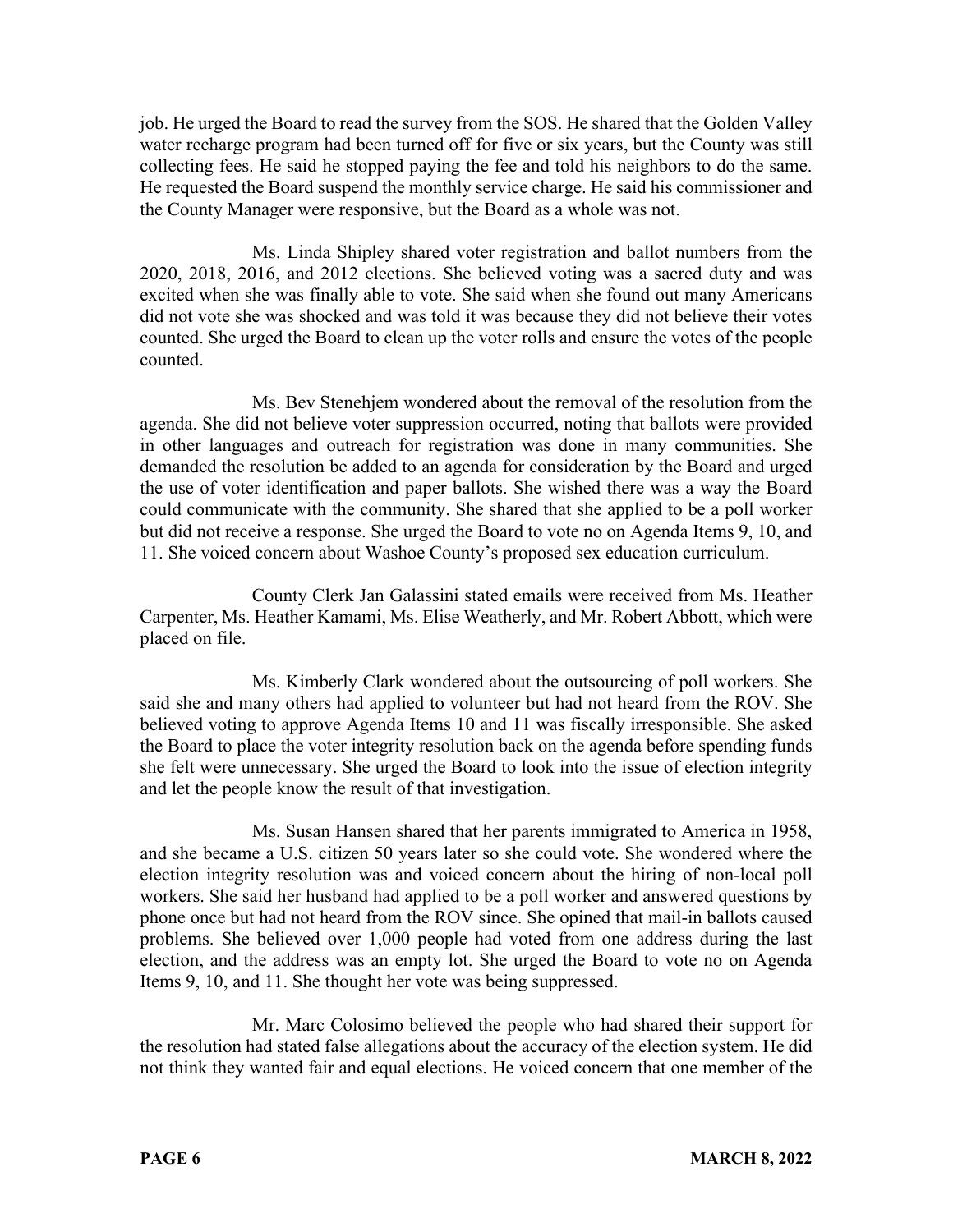Board wanted to approve a resolution based on accusations he believed were false and misdirected. He said the people needed to reflect on their actions.

Mr. Bill Neill wondered if those who supported Agenda Items 9, 10, and 11 were uninformed. He urged the Board to meet with Mr. Beadles. He expressed frustration with the altering and removal of the election integrity resolution. He opined the last election was stolen, and the people knew it. He stated patriotism was about more than just loving this country. He did not believe the Board represented the people.

County Clerk Jan Galassini stated an email was received from Ms. Carole Fineberg, which was placed on file.

### **22-0166 AGENDA ITEM 4** Announcements/Reports.

County Manager Eric Brown reported that the resolution Commissioner Herman requested was intended to be heard at the meeting on March 22. He noted it was having reviews conducted on the legal and financial aspects. He stated the reviews were not able to be completed in time to be on the current agenda. He explained that item 9 on the agenda if approved, would allow the temporary firms to hire local residents to work the polls. For the people waiting for a call back to work the polls, this was the process to get that moving and he noted local people would be hired, not people from outside of Nevada. He knew the Registrar of Voters would have more about this later in the meeting.

Vice Chair Hill informed the West Truckee Meadows Verdi Township Community Advisory Board members about a meeting on March 21 at 5:30 p.m. at the newly renovated Northwest Library. She expressed excitement and mentioned the possibility of the option for Zoom.

Commissioner Herman thanked everyone who spoke. She stated that in America people were allowed their voice and their vote. She believed in what the people said and listened very carefully. She announced that some form of resolution would be on the agenda in two weeks.

Commissioner Herman asked for information related to the Golden Valley recharge project and thought people should not have to pay for a service they were no longer provided. The charges for the recharge project should have stopped when the project was shut down.

Commissioner Herman asked for a forensic audit of the last election because many people were concerned about the outcome.

Commissioner Herman spoke about Job Corps accepting young people who needed to learn a trade. She stated there was a new person, Leslie Mix, and she would be happy to share her phone number with anyone interested. She noted that the program had been reduced during COVID-19. She thought more youth could get beneficial training.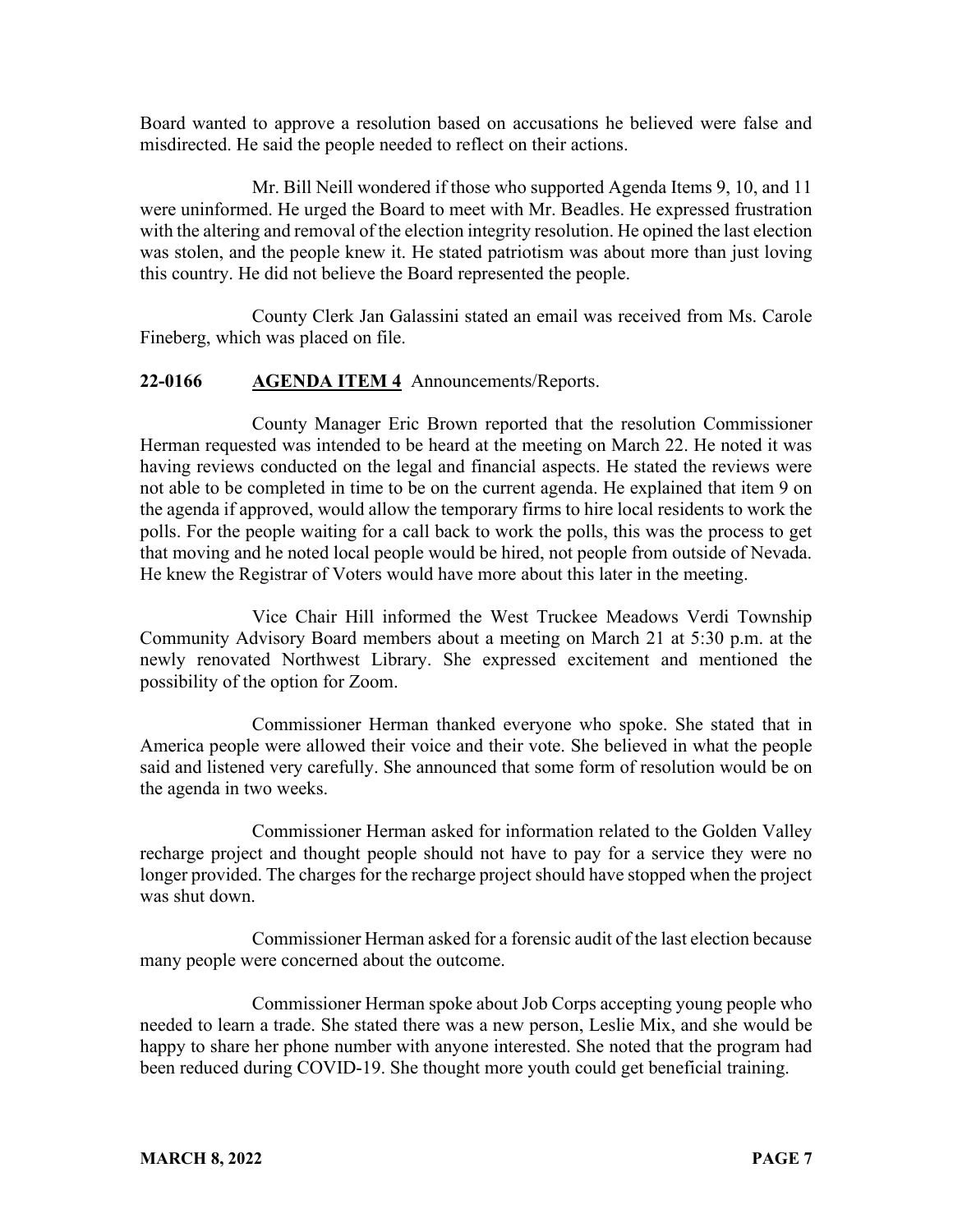Commissioner Lucey asked Manager Brown about Mr. Leddy who spoke about the Arrowcreek sound wall failure. He noted he forwarded this to staff some time ago and wanted information brought back to the Board about this issue.

Chair Hartung explained to Mr. Edwards that staff was conducting some public meetings as per the agreement with the original recharge program. He believed that if the recharge was shut off, fees should not be collected. He asked staff to bring this back to the Board.

Chair Hartung spoke about the Nevada Department of Transportation pulling the advanced systems warning signal on Pyramid Highway and wondered the reasoning behind it since there was no data reported that stated any harm had occurred due to these lights.

# **CONSENT AGENDA ITEMS** – **5A THROUGH 5H1**

 County Manager Eric Brown stated Agenda Item 5C1 was being pulled from the agenda.

- **22-0167 5A1** Approval of minutes for the Board of County Commissioner's regular meeting of January 25, 2022 and special meeting of January 26, 2022. Clerk. (All Commission Districts.)
- **22-0168 5B1** Recommendation to approve the First Amendment to Joint Funding Agreement extending administration of the Truckee River Operating Agreement, retroactive to October 1, 2021, for a 3-year team [in an amount not to exceed \$60,317.66 for fiscal year 2022] with possible increases for fiscal years 2023 and 2024 pending Federal Water Master determination. Community Services. (All Commission Districts.)
- **22-0169 5B2** Recommendation to approve a CC-213 Recertification form for the Community Rating System Annual Recertification Submittal to the National Flood Insurance Program for a continued reduction in required flood insurance policy premiums for unincorporated Washoe County residents located within designated special flood hazard areas. Community Services. (All Commission Districts.)
- **22-0170 5B3** Recommendation to approve Non-Exclusive Easement Amendment II to amend the existing non-exclusive easement between Washoe County and the State of Nevada, acting through the Nevada Division of State Lands, for a pedestrian footbridge across the Truckee River connecting two parcels (Assessor's Parcel Numbers 009-030-51 and 039-290-24) that are part of Dorostkar Park, [increasing the annual rental fee from \$275.00 to \$800.00] and the late payment fee from \$25.00 to \$40.00, to comply with the fiveyear fee analysis imposed by the Nevada Division of State Lands. Community Services Department. (Commission District 1.)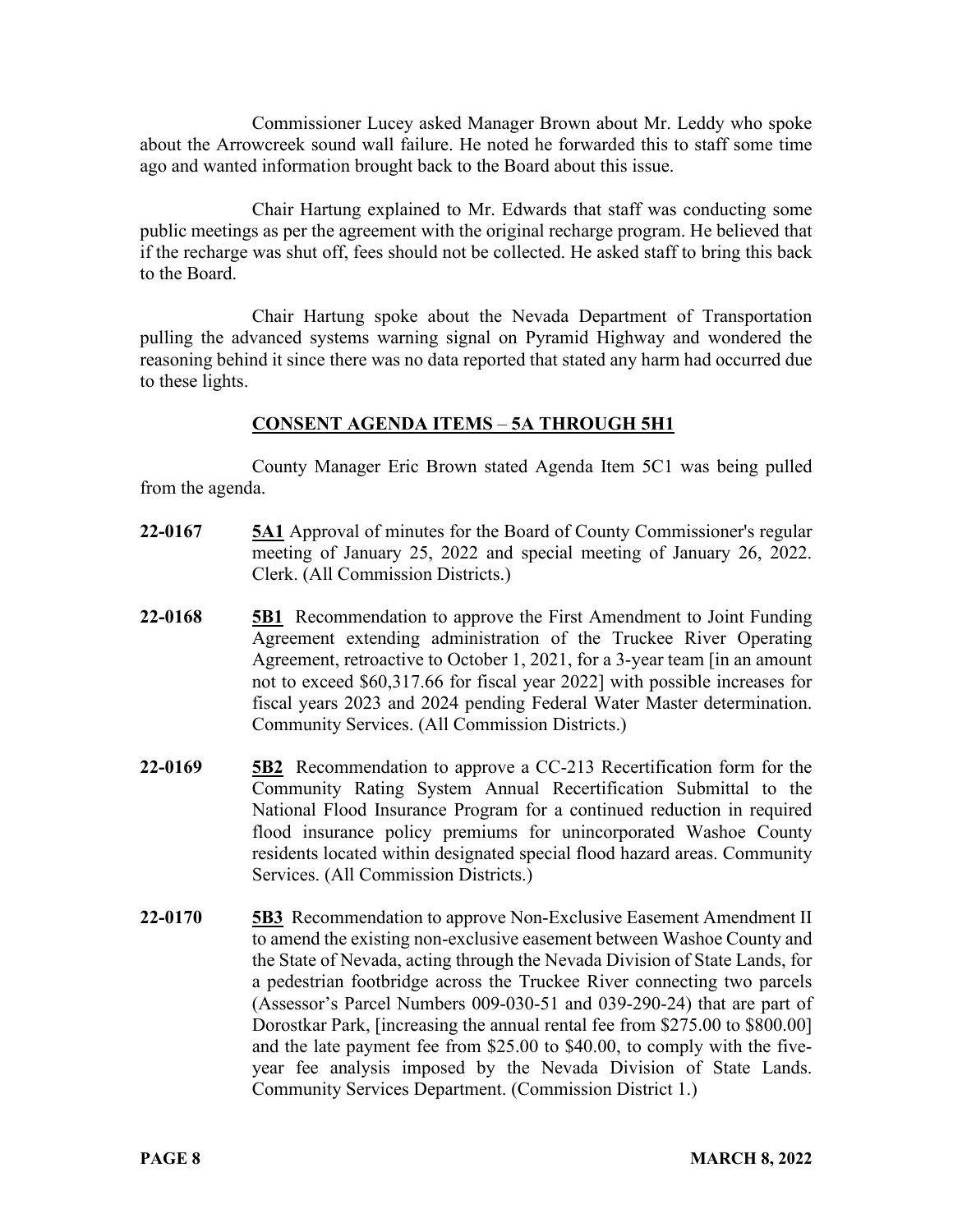- **22-0171 5D1** Recommendation to approve an increase to the salary range for the vacant Deputy Chief Medical Examiner classification (pay grade C0002) from \$233,875.20 - \$317,907.20 to \$251,097.60 - \$324,958.40, and the Assistant Medical Examiner classification (pay grade C0001) from \$193,086.40 - \$257,462.40 to \$222,102.40 - \$287,435.20, as reviewed by Korn Ferry and authorize Human Resources to make the necessary changes. This request is being brought forward to address the recruitment and retention challenges resulting from an extremely competitive market demand for the physician positions within the Washoe County Regional Medical Examiner's Office. [Total fiscal impact \$87,899.00] Human Resources/Medical Examiner's Office. (All Commission Districts.)
- **22-0172 5E1** Recommendation to accept a sub-grant award from the State of Nevada, Division of Child and Family Services (DCFS) in the amount of [\$99,591.00; no county match] in Federal Adoption Incentive funds retroactive from October 1, 2021 through September 30, 2022, to support foster care and adoption recruitment and training efforts, non-county employee travel expenses to facilitate adoptive placements, recognition/appreciation activities for foster and adoptive parents, food and mementos for foster families, and safe and stable placements for all children in care; and authorize the Director of Human Services Agency to execute retroactively the sub-grant award and direct the Comptroller's Office to make the necessary budget amendments. Human Services Agency. (All Commission Districts.)
- **22-0173 5E2** Recommendation to accept a Child Abuse and Neglect State Grant (CANS) sub-grant award from the State of Nevada, Division of Child and Family Services (DCFS) in the amount of [\$30,950.00; no county match], retroactive from December 1, 2021 through September 30, 2022 to support continuous quality improvement and data driven decision-making for child welfare; and authorize the Director of Human Services Agency to execute retroactively the sub-grant award; and direct the Comptroller's Office to make the necessary budget amendments. Human Services Agency. (All Commission Districts.)
- **22-0174 5E3** Recommendation to approve the Fifth Amendment to the Child Welfare Collaborative Agreement with Casey Family Programs in the amount of [\$67,000.00; no County match] retroactive from January 1, 2022 through December 31, 2022 to facilitate family reunification and permanency for children and reduce foster care reentries; and authorize the Director of Human Services Agency to retroactively execute Agreement documents; and direct the Comptroller's Office to make the necessary budget amendments. Human Services Agency. (All Commission Districts.)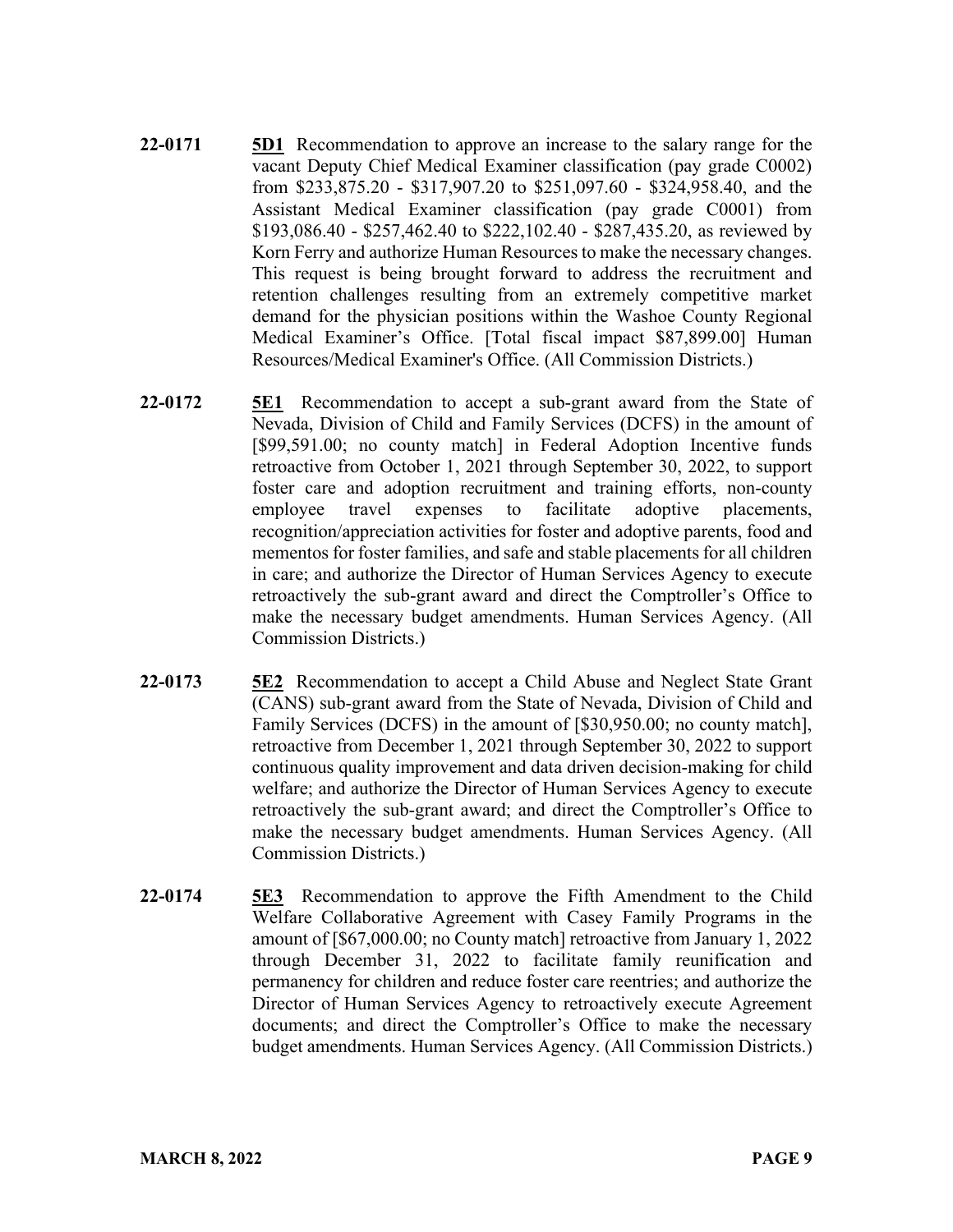- 22-0175 **5E4** Recommendation to accept the Continuum of Care Transitional Age Youth Program Grant from the United States Department of Housing and Urban Development (HUD), in the amount of [\$40,224.00; \$10,056.00 county match] to provide housing and supportive services for homeless youth age 18-24 and/or youth aging out of the foster care system retroactive for the period of January 1, 2022 through December 31, 2022; and authorize the Director of the Human Services Agency to retroactively execute the grant agreement; and direct the Comptroller's Office to make the necessary budget amendments. Human Services Agency. (All Commission Districts.)
- **22-0176 5F1** Recommendation to approve, pursuant to NRS 244.1505, Commission District Special Fund disbursement in the amount of [\$1,000.00] for Fiscal Year 2021-2022; District 1 Commissioner Alexis Hill recommends a [\$1,000.00] grant to the Nevada Interfaith Association --a non-profit organization-- to support the 2022-2023 Dr. Martin Luther King, Jr. Interfaith Memorial Celebration; approve Resolution necessary for same; and direct the Comptroller's Office to make the necessary disbursement of funds. Manager's Office. (Commission District 1.)
- **22-0177 5F2** Recommendation to approve, pursuant to NRS 244.1505, Commission District Special Fund disbursement in the amount of [\$5,000.00] for Fiscal Year 2021-2022; District 1 Commissioner Alexis Hill recommends a [\$5,000.00] grant to Our Story, Inc. --a non-profit organization-- to support organizational capacity, advance on-going preservation, increase leadership personnel/activity, docent training (programming and interpretation), and marketing surrounding the creation of Northern Nevada African American Firefighter Museum; approve Resolution necessary for same; and direct the Comptroller's Office to make the necessary disbursement of funds. Manager's Office. (Commission District 1.)
- **22-0178 5F3** Recommendation to approve, pursuant to NRS 244.1505, Commission District Special Fund disbursement in the amount of [\$15,100.00] for Fiscal Year 2021-2022; District 1 Commissioner Alexis Hill recommends a [\$15,100.00] grant to the Tahoe Transportation District (TTD) --a government entity-- to support staffing costs for a Deputy District Manager and efforts in advancing transportation development, including regional revenue; approve Resolution necessary for same; and direct the Comptroller's Office to make the necessary disbursement of funds. Manager's Office. (Commission District 1.)
- **22-0179 5F4** Recommendation to approve, pursuant to NRS 244.1505, Commission District Special Fund disbursement in the amount of [\$34,752.00] for Fiscal Year 2021-2022; District 2 Commissioner Bob Lucey recommends a [\$34,752.00] grant to the Washoe County Roads Fund to support the purchase of two cattle/horse guard to be installed at the end of Toll Road/Ravazza Road area to assist in keeping the Virginia Range Horses out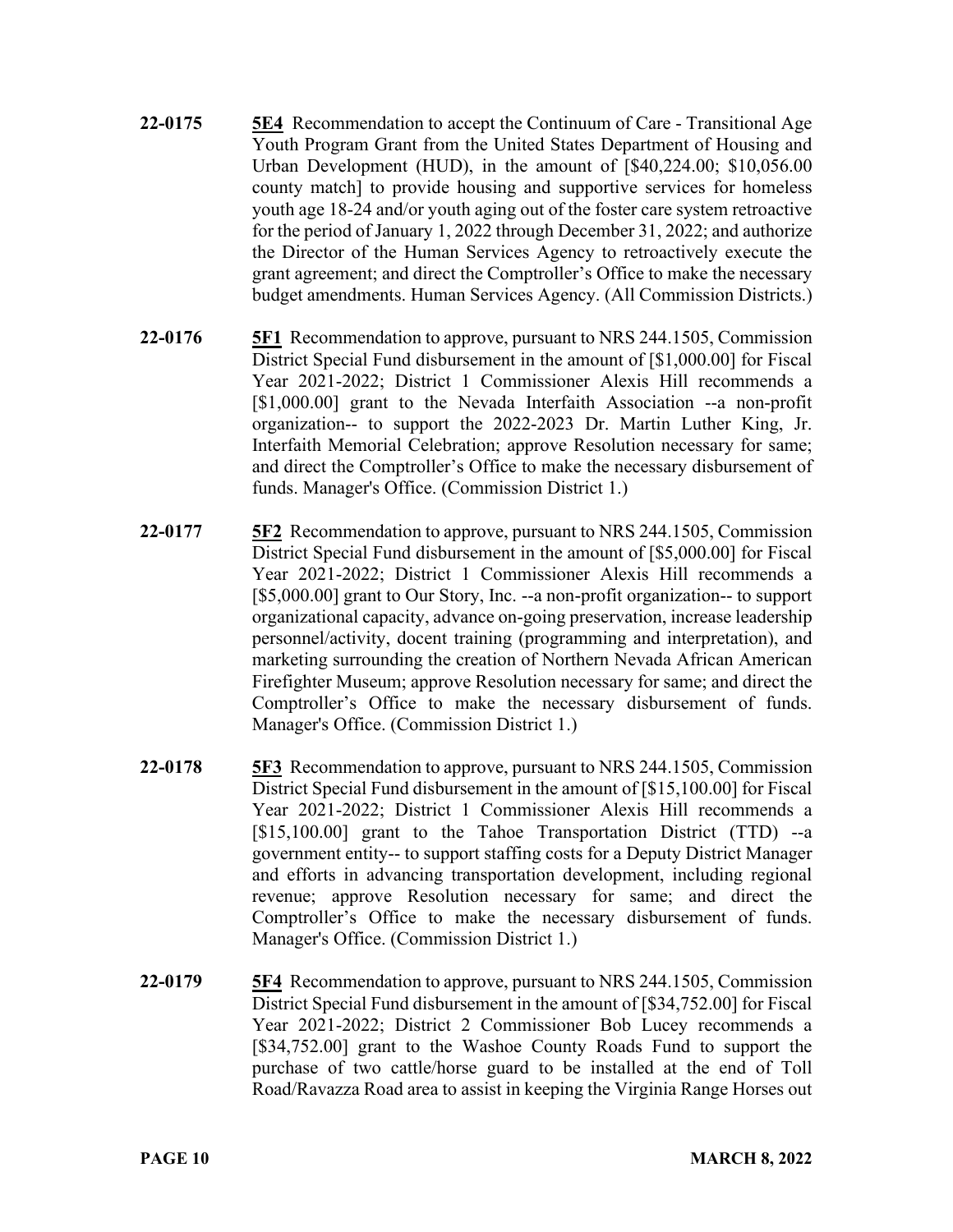of the neighborhood and off of the Washoe County roadways; approve Resolution necessary for same; and direct the Comptroller's Office to make the necessary budget appropriation transfers. Manager's Office. (Commission District 2.)

**22-0180 5F5** Recommendation to approve, pursuant to NRS 244.1505, Commission District Special Fund disbursement in the amount of [\$60,448.00] for Fiscal Year 2021-2022; District 2 Commissioner Bob Lucey recommends a [\$5,700.00] grant to Awaken -- a nonprofit organization created for charitable, religious, or educational purposes -- for the purpose of eradicating commercial sexual exploitation; a [\$5,700.00] grant to Mustangs Wrestling Club -- a nonprofit organization created for charitable, religious, or educational purposes - to support area youth in efforts to teach discipline, self-confidence and inner strength to overcome obstacles; a [\$5,700.00] grant to Boy Scouts of America Nevada Area Council -- a nonprofit organization created for charitable, religious, or educational purposes – to support its mission of preparing young people to make ethical and moral choices over their lifetimes; a [\$5,700.00] grant to Forever14 - a nonprofit organization created for charitable, religious, or educational purposes -- for the purpose of supporting outreach and programs focusing on preventing teen suicide through activities that support self-confidence and resiliency; a  $[$5,700.00]$  grant to the Adopt A Vet Dental Program – a nonprofit organization created for charitable, religious, or educational purposes – to provide free critical and life-saving dental care to impoverished veterans in Nevada; a [\$5,748.00] grant to the Nevada Department of Veterans Services' Capitol Hill Clinic – a nonprofit organization created for charitable, religious, or educational purposes – to support housing assistance for U.S. military veterans; a [\$10,000.00] grant to Eddy House -- a nonprofit organization created for charitable, religious, or educational purposes – to support transitional housing to homeless and at-risk youth as they transition into permanent housing and become selfsufficient; a [\$10,000.00] grant to The Greater Reno Community Ice Skating Association -- a nonprofit organization created for charitable, religious, or educational purposes -- to support scholarships for youth who show an interest in learning ice sports but demonstrate a financial hardship that would otherwise prevent them from participating; a [\$500.00] grant to the Human Services Agency of Washoe County -- a government entity -- to purchase items for an instant photo booth including a camera, printing paper and ink, for the visitors to the Family Resource Center to create memories as they work on reunification; and a [\$5,700.00] grant to Friends of Washoe County Library -- a nonprofit organization created for charitable, religious, or educational purposes -- for use to improve the library as a destination for the entire family from youth to senior citizens; approve Resolutions necessary for same; and direct the Comptroller's Office to make the necessary disbursement of funds and net zero cross fund and/or cross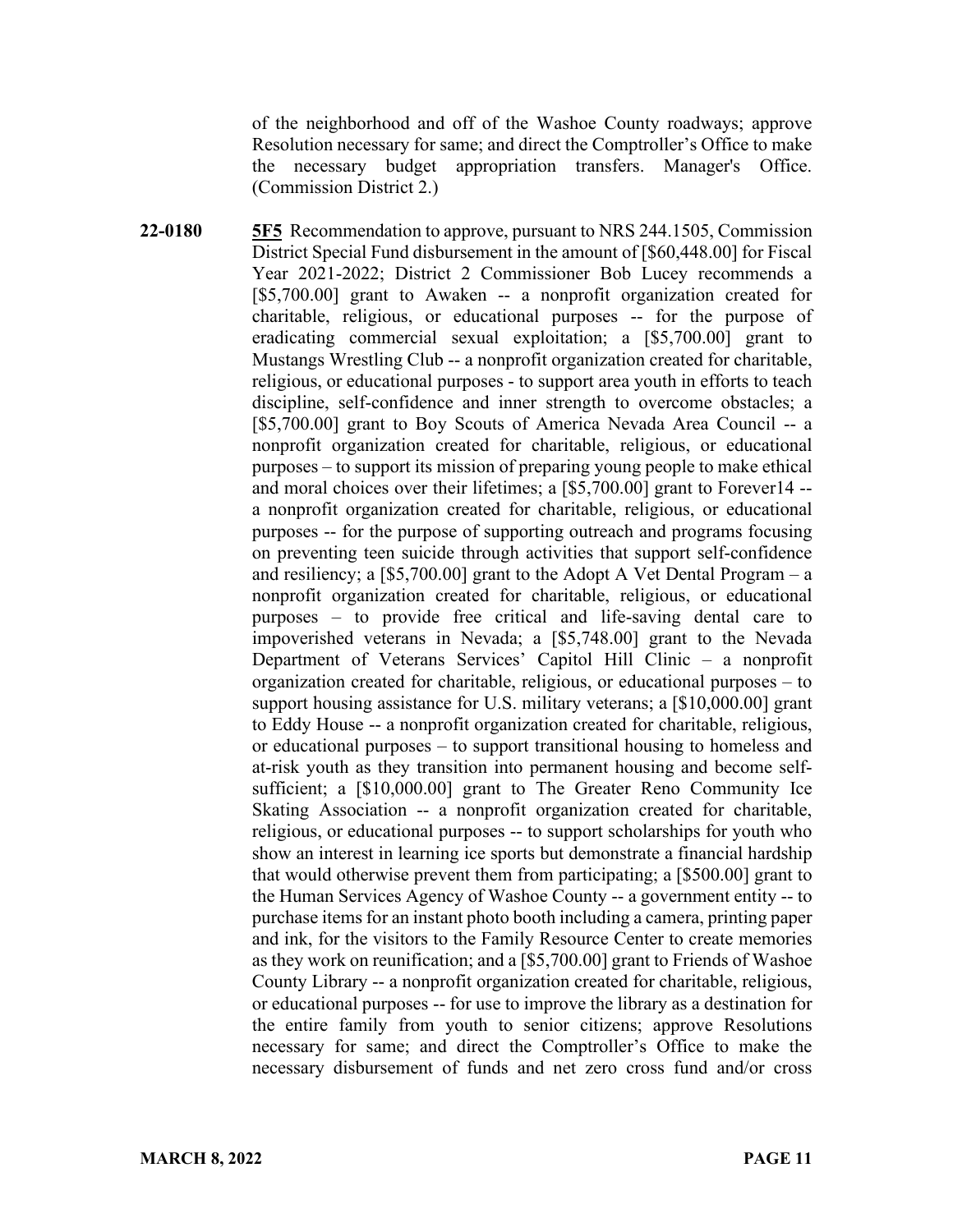function budget appropriation transfers. Manager's Office. (Commission District 2.)

- **22-0181 5F6** Recommendation to approve, pursuant to NRS 244.1505, Commission District Special Fund disbursement in the amount of [\$24,780.00] for Fiscal Year 2021-2022; District 5 Commissioner Jeanne Herman recommends a [\$14,780.00] grant to Awaken -- a nonprofit organization created for charitable, religious, or educational purposes -- for the purpose of eradicating commercial sexual exploitation; and a [\$10,000.00] grant to The Salvation Army -- a nonprofit organization created for charitable, religious, or educational purposes -- to support its human trafficking survivor program; approve Resolutions necessary for same; and direct the Comptroller's Office to make the necessary disbursement of funds. Manager's Office. (Commission District 5.)
- **22-0182 5F7** Acknowledge receipt of the audit completed for the Public Guardian's Office from the Internal Audit Division. Manager's Office. (All Commission Districts.)
- **22-0183 5G1** Recommendation to accept supplemental funding [additional funding of \$13,000.00, for a total of \$39,600.00, no match required] from the USDA Forest Service Humboldt-Toiyabe National Forest for overtime costs incurred while involved in the Cooperative Law Enforcement Agreement #21-LE-11041700-005 for the period date signed - December 31, 2024; and if approved, direct Comptroller's Office to make the necessary budget amendments and authorize Sheriff Balaam to execute Modification #002 of grant award documents. Sheriff. (All Commission Districts.)
- **22-0184 5G2** Recommendation to retroactively Award Request for Proposal (RFP) No. 3163-22, for Consolidated Detainee Communication Services at the Washoe County Sheriff's Office Regional Consolidated Adult Detention Facility and Jan Evans Juvenile Detention Facility to the most responsive and qualified bidder, Smart Communications Holding, Inc. 10491 72nd Street Seminole, FL 33777 and to authorize the Purchasing and Contracts Manager to execute a contract allowing for communication services to continue to be provided to prisoners and to continue to have the fees charged to prisoners and others for use of the service to pay for the cost of providing the service. The County bears no fiscal responsibility for this service. The term of the bid award shall be January 1, 2022, for three (3) years with two (2) two-year renewal terms. Sheriff. (All Commission Districts.)
- **22-0185 5G3** Recommendation to approve the changes of part-time benefited Washoe County Sheriff's Office Detention Chaplain Assistant (position number 70010606) and part-time benefited Detention Library Aide (position number 70010607) to full-time (40 hour/1.0 FTE); and authorize Human Resources to make the necessary changes. No fiscal impact to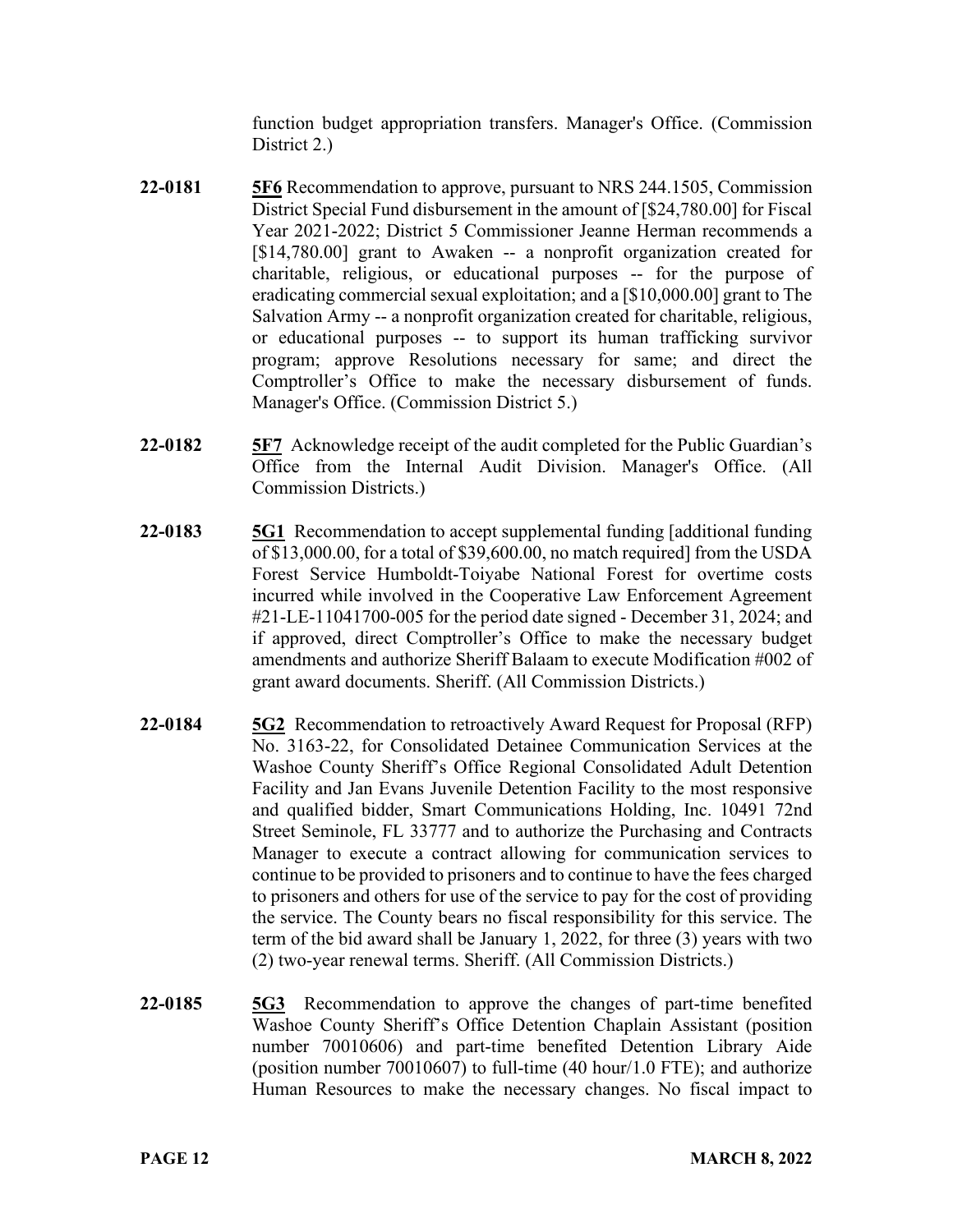Washoe County. Increase in cost to the Inmate Commissary Trust Fund of approximately \$58,600.00 annually. Sheriff. (All Commission Districts.)

- **22-0186 5G4** Recommendation to accept a Justice Assistance Grant award, project number 19-JAG-37, [amount not to exceed \$29,000.00, no County match required] as administered through the State of Nevada Department of Public Safety Office, Office of Criminal Justice Assistance, to cover the cost of communications supplies for the Special Operations Division, for the retroactive grant period of January 1, 2022 through December 31, 2022 and if approved, direct Comptroller's Office to make the necessary budget amendments. Sheriff. (All Commission Districts.)
- **22-0187 5H1** Recommendation to accept Treasurer's status report for the period ending February 28, 2022, of payment of refunds and interest since last update in the amount of \$2,175,952.13 on certain property tax overpayments for residential properties at Incline Village/Crystal Bay, in compliance with the October 21, 2019 Order issued by the District Court in Village League to Save Incline Assets, Inc., et.al. vs. State of Nevada, et.al., Case No. CV03-06922, as modified and clarified by the settlement agreement regarding the processing of refunds. Treasurer. (All Commission Districts.)

Chair Hartung thanked Vice Chair Hill for her contributions: \$1,000 to Nevada Interfaith Associations to support the Dr. Martin Luther King, Jr. Interfaith Memorial Celebration; \$5,000 to Our Story for the Black Springs Fire Department Museum; and \$15,100 to the Tahoe Transportation District.

Vice Chair Hill thanked Commissioner Lucey for his contributions: \$34,752 for two cattle guards; \$5,700 to Awaken for the eradication of commercial sexual exploitation; \$5,700 to the Mustang Wrestling Club for area youth to teach discipline, selfconfidence, and inner strength to overcome obstacles; \$5,700 to the Boy Scouts of America for preparing young people to make ethical and moral choices over their lifetimes; \$5,700 to Forever14 for the support of outreach and programs that focus on preventing teen suicide; \$5,700 to the Adopt A Vet Dental Program for critical care to veterans; \$5,748 to the Nevada Department of Veterans Services to support housing assistance; \$10,000 to the Eddy House to support transitional housing to homeless and at-risk youth; \$10,000 to the Greater Reno Community Ice Skating Association to support scholarships for youth who were interested in learning ice sports; \$500 to the Human Services Agency for a photo booth for the family engagement center; and \$5,700 to the Friends of Washoe County Library to improve the library as a destination for the entire family.

Vice Chair Hill thanked Commissioner Herman for her contributions: \$14,780 to Awaken for the eradication of commercial sexual exploitation; and \$10,000 to the Salvation Army to support its human trafficking survivor program.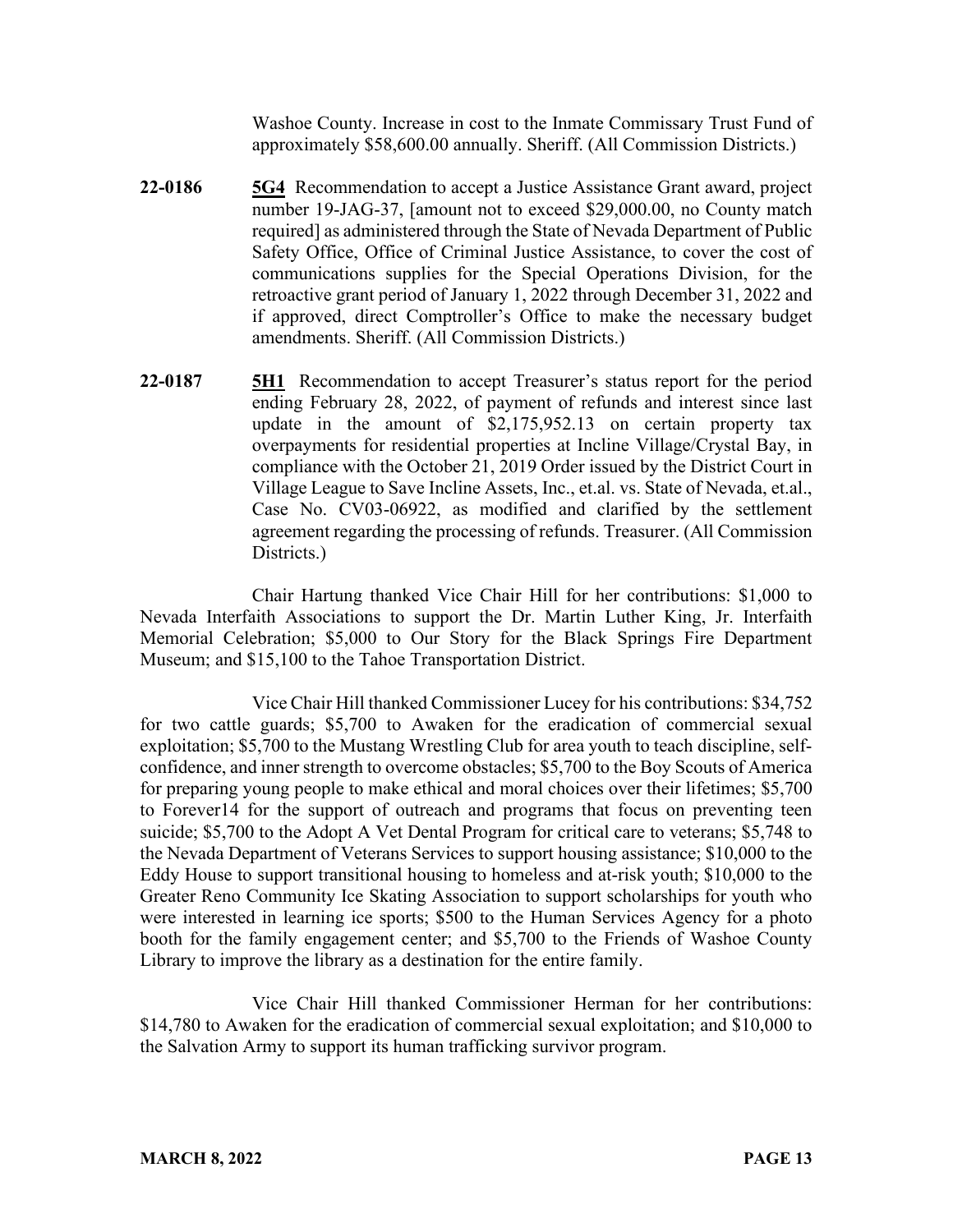Awaken Program Director Jessica Cisneros and Co-founder and Youth Intervention Director Jen Robinson thanked the Board for the generous support and involvement in the community with the women and children they served. This was the third time in the past three months they received donations from Washoe County, and they were happy to spread awareness. They thought the work was important and hoped people in the community listened to what they did.

Chair Hartung mentioned that both Commissioners Herman and Lucey had to deplete their discretionary funds due to it being an election year.

Deputy District Attorney Mary Kandaras stated each member of the Board received discretionary funds to put towards certain projects. She noted that during an election year the County did not want the appearance of impropriety or favoritism, so all discretionary monies had to be expended by the end of the fiscal year.

Commissioner Herman asked about Agenda Item 5B1 and wondered whether splitting the recertification of flood insurance would lessen the protection. Division Director of Engineering and Capital Projects Dwayne Smith stated every year the County brought forward the recertification for the community rating program. He said this was a Federal Emergency Management Agency (FEMA) program that Washoe County participated in by incorporating education, information, and data based on elevation certificates, noting the County did a variety of things to educate and protect the community. The philosophy was that through education, citizens could be armed to make the best decisions for the protection of their private property and help the County make good decisions about flood protection projects. He said that with those processes, FEMA lowered the annual insurance cost for people located within FEMA flood plains. He explained it educated and provided guidance for residents resulting in increased protection. He indicated the County had been working with this program for more than 15 years with significant cost savings to homeowners. He stated that people were more than welcome to contact the Engineering Department with questions.

There was no response to the call for public comment on the Consent Agenda Items listed above.

On motion by Vice Chair Hill, seconded by Commissioner Lucey, which motion duly carried on a 4-0 vote with Commissioner Jung absent, it was ordered that Consent Agenda Items 5A through 5H1, except 5C1, be approved. Any and all Resolutions or Interlocal Agreements pertinent to Consent Agenda Items 5A through 5H1, except 5C1, are attached hereto and made a part of the minutes thereof.

### **12:05 p.m. The Board recessed**

### **12:45 p.m. The Board reconvened with Commissioner Jung absent.**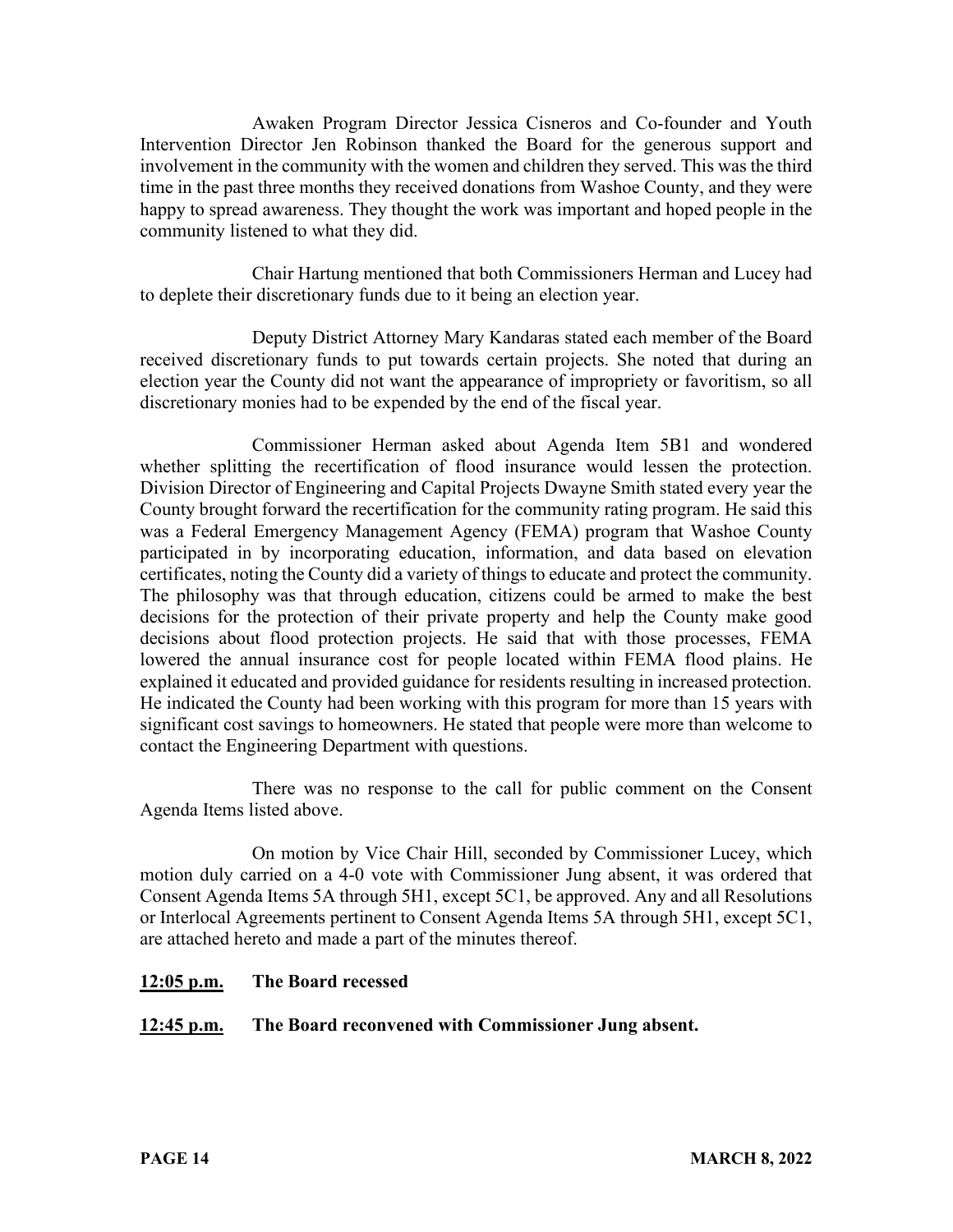#### **BLOCK VOTE – 6 THROUGH 8**

**22-0188 AGENDA ITEM 6** Recommendation to approve budget amendments totaling an increase of [\$155,535.00; \$16,434.40 county match] in both revenue and expense to the FY22 Centers for Disease Control and Prevention (CDC) Assistant Secretary for Preparedness Response (ASPR) Public Health Preparedness Carryover Program Grant Subaward retroactive to July 1, 2021 through June 30, 2022 and direct the Comptroller's Office to make the appropriate budget amendments. Health District. (All Commission Districts.)

There was no response to the call for public comment.

On motion by Vice Chair Hill, seconded by Commissioner Lucey, which motion duly carried on a 4-0 vote with Commissioner Jung absent, it was ordered that Agenda Item 6 be approved and directed.

**22-0189 AGENDA ITEM 7** Recommendation to accept a subaward Amendment #1 from the State of Nevada Department of Health and Human Services, Division of Welfare and Supportive Services, Child Care Licensing in the amount of [\$590,395.00; no county match] retroactive to July 1, 2021 through June 30, 2022 to provide child care licensing and monitoring within Washoe County as well as providing training/technical assistance and support provider quality, capacity and assist with pandemic-related supplies; and authorize the Director of the Human Services Agency to retroactively execute the subaward and related documents; and direct the Comptroller's Office to make the necessary budget amendments. Human Services Agency. (All Commission Districts.)

Vice Chair Hill expressed appreciation to the staff working with the Human Services Agency and County Manager Eric Brown for this grant for childcare providers that would assist with technical support and help them purchase supplies. She noted this would help with capacity issues in the County.

There was no response to the call for public comment.

On motion by Vice Chair Hill, seconded by Commissioner Lucey, which motion duly carried on a 4-0 vote with Commissioner Jung absent, it was ordered that Agenda Item 7 be accepted, authorized, and directed.

**22-0190 AGENDA ITEM 8** Recommendation to approve amendment to contract with Allied Universal Security for armed and unarmed professional security services, retroactive to January 1, 2022 through June 30, 2022. Estimated expenditures are anticipated as [\$1,755,406.00]. If approved, authorize the Purchasing and Contracts Manager to execute the agreement. Manager's Office. (All Commission Districts.)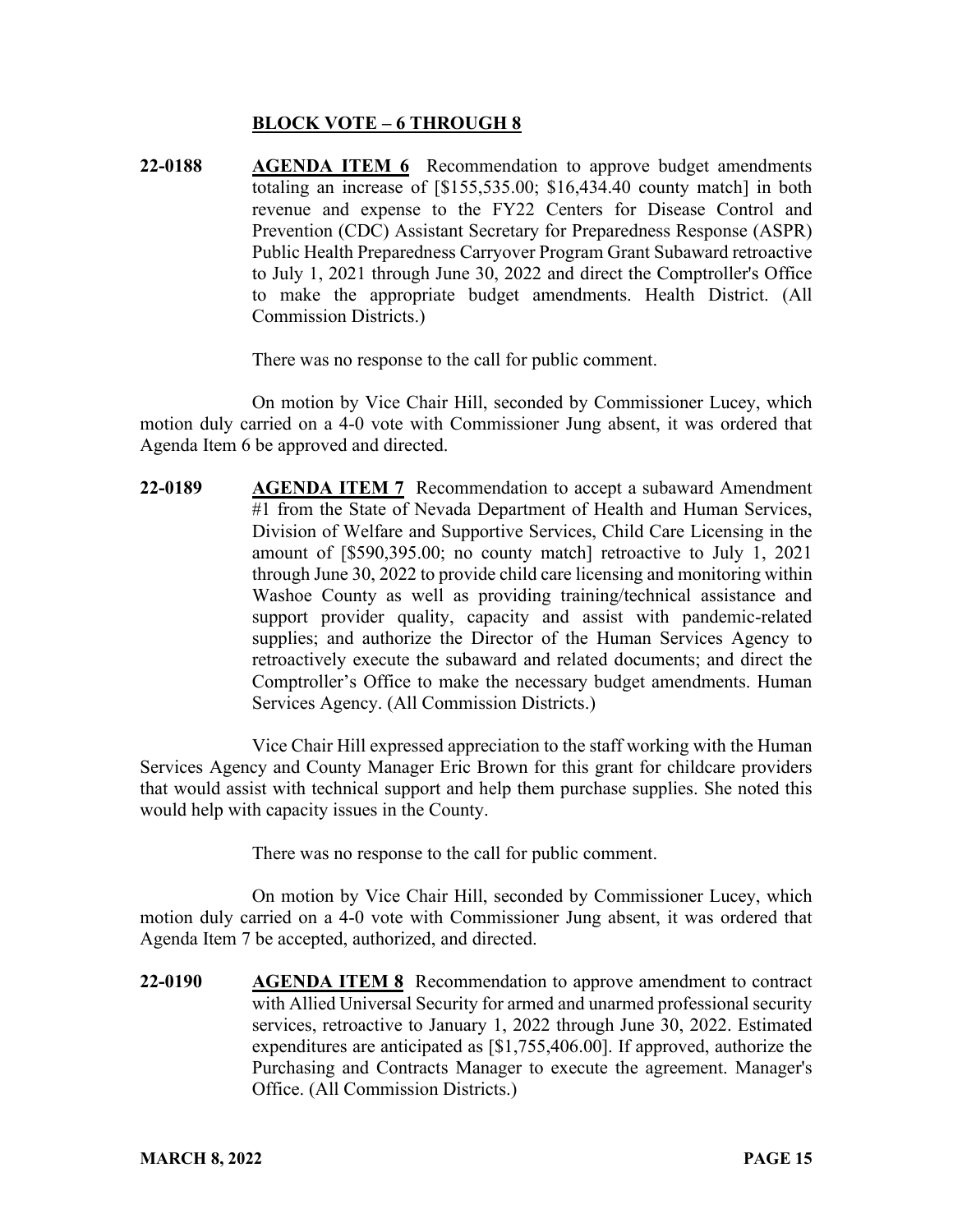Chair Hartung wondered why the County was using a security service instead of Deputy Sheriffs. County Manager Eric Brown stated it was due to the cost. Commissioner Lucey explained that Allied Universal Security was used at all facilities and noted that including benefits for Deputies significantly increased the cost.

There was no response to the call for public comment.

On motion by Vice Chair Hill, seconded by Commissioner Lucey, which motion duly carried on a 4-0 vote with Commissioner Jung absent, it was ordered that Agenda Item 8 be approved and authorized.

**22-0191 AGENDA ITEM 9** Recommendation to award Request for Proposal (RFP) No. 3162-22 for the Registrar of Voter's Temporary Employment Services for the 2022 elections to two (2) responsive and responsible bidders, My Next Career Path Staffing, LLC. and A&A Associates, in a total amount not to exceed [\$322,000.00; \$161,000.00 for the FY22 Primary Election and \$161,000.00 for the FY23 General Election], and if approved, authorize the Purchasing and Contracts Manager to execute the contract. Registrar of Voters. (All Commission Districts.)

Chair Hartung requested to open Agenda Items 9, 10, and 11 together, but stated separate votes would be taken on each item. Deputy District Attorney Mary Kandaras indicated that was fine as long as separate votes were taken.

Registrar of Voters Deanna Spikula stated the first item was the temporary services contract. She indicated that a Request for Proposal (RFP) was put out and these were the only two agencies who responded to the request. She said they had other local agencies they used for staffing, although there was a cap on how much could be spent with them because they did not have a contract. Chair Hartung asked about using temporary employment services that were not local. Ms. Spikula reiterated that there were some local agencies they worked with but they could be in violation with purchasing if those agencies were used too much.

Commissioner Lucey wondered whether these vendors had been utilized previously. Ms. Spikula replied they had used My Next Career Path previously, but A & A Associates was new to them. Commissioner Lucey asked about only two vendors responding to the RFP and wondered about the decision to split the contract between the two respondents. Ms. Spikula said she was not sure and would have to get that information. Commissioner Lucey stated the vendor packet for A & A Associates did not specifically discuss all aspects as My Next Career Path did and wondered about the separation of each contract. Ms. Spikula stated that both companies had job duties included in their packets detailing what candidates would be doing. She indicated they never knew before an election how many people they would need to hire, and which agency could provide enough people to work in the office. She said that was the reason the contract was split to ensure they could accommodate the number of staff needed for the office.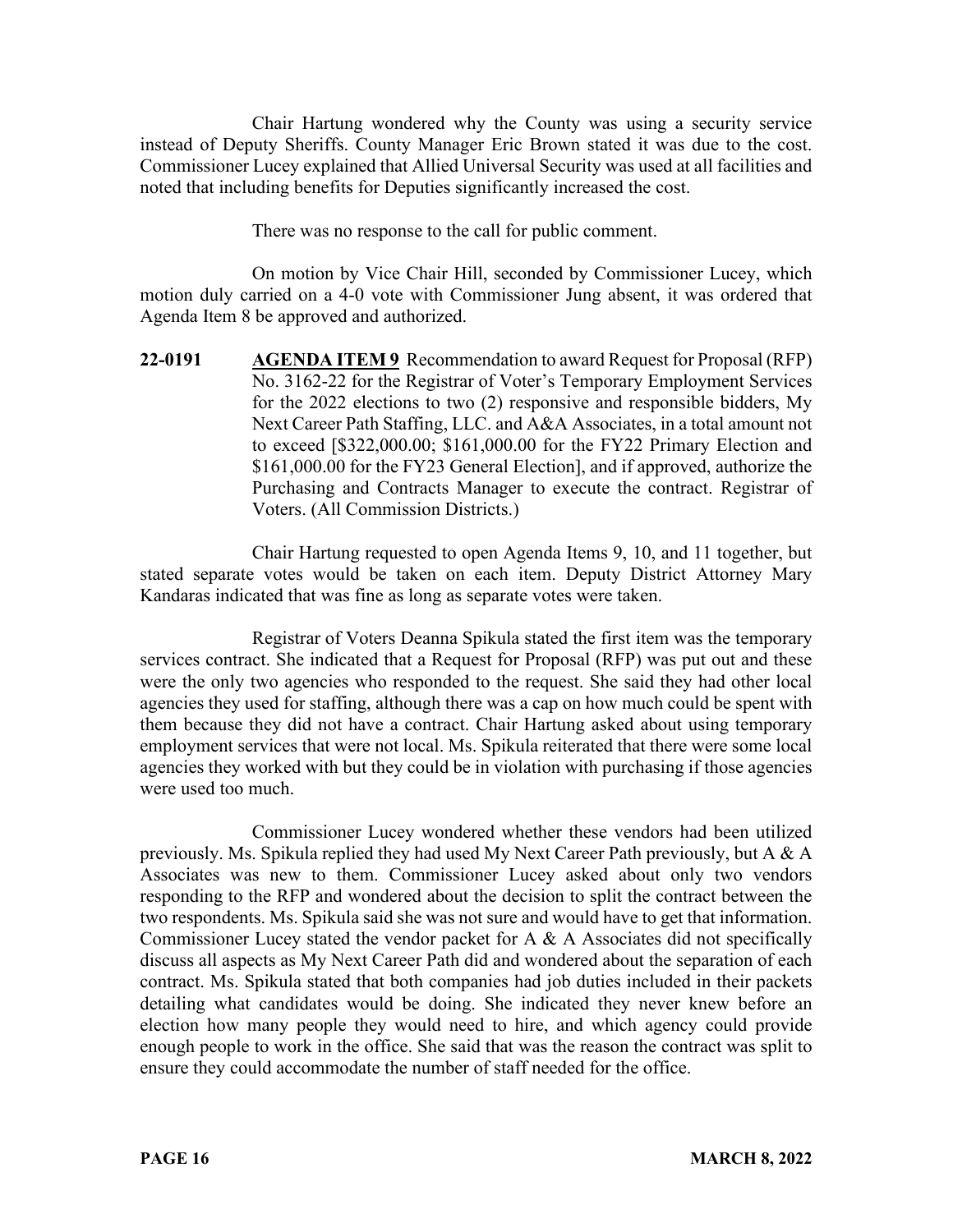Chair Hartung said it was suggested that the County would utilize labor from outside of Nevada. Ms. Spikula stated that employees were required to be registered voters and live in the state of Nevada to work in the office. People from outside the area would not be hired unless they moved to Nevada and became a resident. Chair Hartung clarified it was not just Washoe County, but employees could work anywhere in Nevada. Ms. Spikula confirmed saying it was in statute. Ms. Kandaras stated that was required by statute. She pointed out that RFPs were awarded and vetted by the Purchasing Department, a process that was also created by statute.

On the call for public comment, Mr. Robert Beadles wondered about the RFPs sent out to printing companies. He opined none of the local printing companies were aware of the RFPs but could get the job done. He expressed frustration with the Registrar of Voters (ROV) and believed she lied about the difficulty of finding temporary workers. He thought there were thousands of people who would work the polls for free. He opined if the voter rolls were cleaned, half of the registered voters would be gone.

Ms. Tracey Hilton Thomas read Proverbs 13:20 from the Bible. She noted that the staff report claimed item 9 was vetted by a panel of subject matter experts and wondered who determined they were experts. She said it would have been helpful to have the RFP attached to the agenda. She demanded that Washoe County residents be considered first to serve as temporary poll workers. She urged the Board to vote no on item 9.

Ms. Penny Brock wondered why the contract could not be reset. She stated she knew the power the Board had. She voiced concern about the location of the company that was hired.

Ms. Cindy Martinez expressed disappointment with the ROV. She shared that she was asked to be a poll manager during the last election but was unable to do so because she was working on Trump's campaign. Because she had applied to be a temporary worker, she believed her personal information would be shared with a third-party company because of the RFP and she did not give her consent. She wondered why the County would not be printing its own ballots.

Mr. Roger Edwards opined that someone off the street could put more effort into finding vendors that could save the County money and would do the same job or better.

Mr. George Lee noted that putting out an RFP was common practice, but he wondered about the criteria for the vendors. He expressed frustration that local companies were not hired to do the job. He believed the Board had the power to investigate this and should work to keep tax dollars within the County.

Ms. Kimberly Clark was not present when called to speak.

Mr. James Benthin thought the County should work harder to save money and use local resources. He supported the comments made by the other speakers.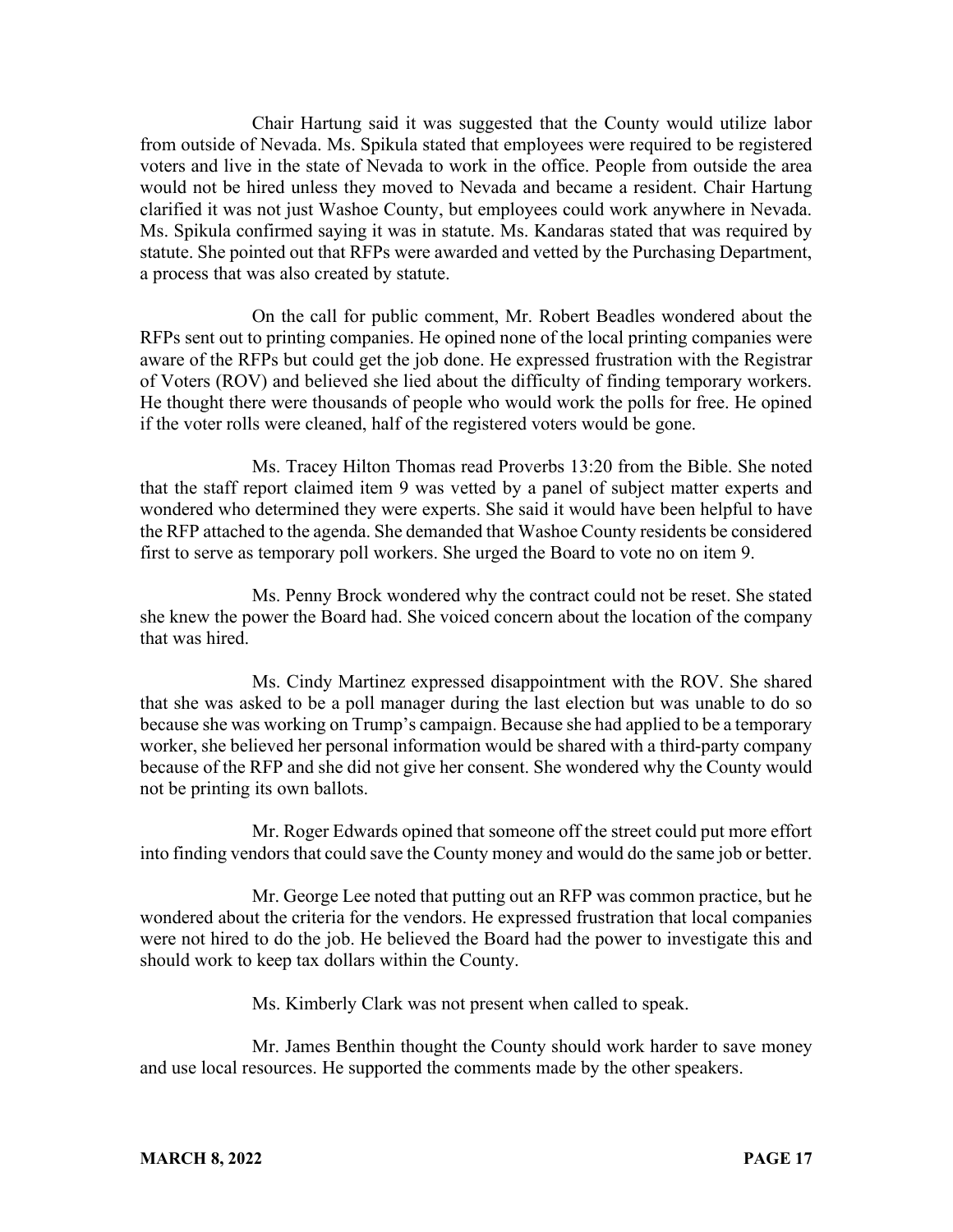Ms. Hope Backman said during the last presidential election she received two mail-in ballots at her house, and she voted in person. She opined mail-in ballots did not work and urged the Board to listen to Mr. Beadles.

Mr. Tim Stoffel believed ample evidence had been presented to the Board and urged it to do something about the issue. He also voiced concern with items 10 and 11. He urged the Board to look at the resolution presented by Commissioner Herman, noting money could be saved with the elimination of mail-in ballots.

Mr. Doug Jalen opposed item 9. He urged the Board to hire local companies and requested that poll workers be required to be residents of Washoe County.

Mr. Kenji Otto opposed item 9 because the companies were not local. He suggested the Board adopt a resolution that required the County to hire local companies or justify why it was not using local companies. He believed there were plenty of people who would volunteer to work the election and would not ask to be paid for performing their civic duty. He said hiring volunteers would have less impact on the County budget. He thought that whoever conducted the RFP process should have been the one to present this agenda item.

Mr. Nicholas St. Jon shared that he had reached out to the ROV and asked how many applications were received for election workers. He was told that 4,000 were received, but only 500 individuals were needed for early voting and 600 for same-day voting. He opined that people would be discouraged from applying if they were required to work 12 to 14 hours. He thought there were plenty of volunteers to be able to schedule split shifts. He believed the RFP was crafted in a way to disqualify companies other than the ones the County wanted to hire.

Ms. Katherine Snedigar did not believe the companies hired through the RFP should receive any funds until all the election integrity issues were sorted out. She did not want to see her property taxes increase because of this contract. She expressed frustration with the Board and believed it did not represent its constituents.

Ms. Val White said she had questions regarding the vendors mentioned in item 9. She agreed with the comments made by Mr. St. Jon. She wondered if temporary workers would be from all political parties. She believed background checks needed to be performed and the contract should be amended to hire local workers for the upcoming election. She urged the Board not to approve items 9, 10, and 11 until the election integrity issue was addressed. She demanded that an amended RFP be sent to local companies.

Ms. Janet Butcher wondered about the relationship between the vendors and the hiring authorities. She inquired about the posting and distribution of the RFP. She urged for the hiring of local companies and workers. She supported the comments of the other speakers.

Ms. Susan Hansen requested the County hire local companies and workers.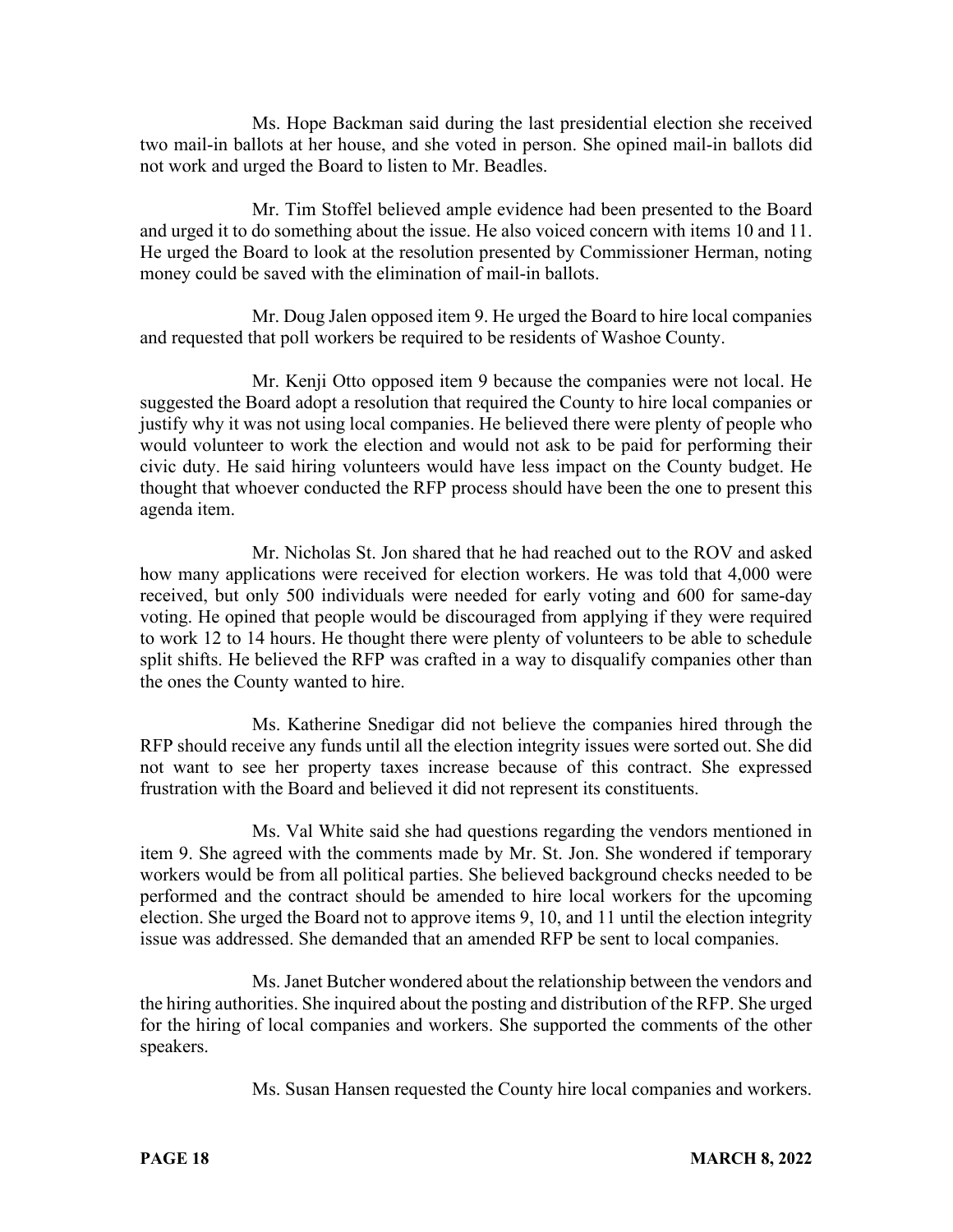Commissioner Lucey asked whether all RFPs went through the Comptroller's Office. Comptroller Cathy Hill stated they did. She explained the process saying when a department put out an RFP, qualifications had to be met for pricing and services needed. She noted the state of Nevada did not have an agreement the County could joinder onto, therefore it was required to perform the RFP process. She explained the County could joinder onto a contract the state of Nevada had completed an RFP for with the same scope of work. She said it could be faster to use existing vendors. An RFP included all the information about the scope of work, minimum qualifications to perform the job, licensing requirements, and the requirements to receive federal funding if applicable. She indicated RFPs were posted in paper form in the Purchasing Department and electronically on Demand Star and were available for anyone to read and respond to accordingly. Once the deadline passed, the proposals were opened in a public forum and the appropriate committee reviewed the RFPs individually and rated them, then submitted individual scores back to the Purchasing Department to see which responsive bidder had the highest score. Commissioner Lucey recapped that Ms. Spikula provided information about what she needed then the Comptroller Department put out the RFP, received, evaluated, and scored responses, then provided the information back to the manager for procurement. Ms. Hill stated the Registrar of Voters' Office would be part of the process being the subject matter expert, and the Comptroller's Office aided to ensure a clean RFP. Commissioner Lucey thought RFPs were put out to the public, but the County did not advertise them. Ms. Hill stated they could push RFPs to local vendors who requested the information. Commissioner Lucey noted some companies were not in the state of Nevada and he understood there were local temporary staffing companies that might not have the capacity for the type of recruitment needed by the County. Ms. Hill stated that was correct but said the vendors would hire local residents to fulfill the needed capability and they adhered to the hourly rate within their contract. Commissioner Lucey indicated he was not pleased with the response from A  $\&$  A Associates and thought My Next Career Path provided detailed reports in response to the RFP. He thought the security issues brought up by public commenters were challenging because the RFP was for temporary employment and those hired would be employed for a significant amount of time to work the elections. He said the RFP indicated work would start in April and would go through November. It would include overtime hours, mid-May to October, primary election, and equipment work. He wondered whether the work would be consistent from April through November. Ms. Hill said the work would be sporadic in nature and would not be continuous for that entire period of time.

Chair Hartung asked about the ability to direct staff to only use one staffing agency. Ms. Hill replied they had the ability to do that, but it would limit temporary employment to the capacity of the agency.

Commissioner Lucey wondered whether a second RFP could be expedited and pushed to local staffing agencies. Ms. Hill stated the RFP process was six to eight weeks. She said vendors needed to request that the County include them in the RFP notification, otherwise the Purchasing Department would be picking and choosing who it was being pushed to, which was not allowable.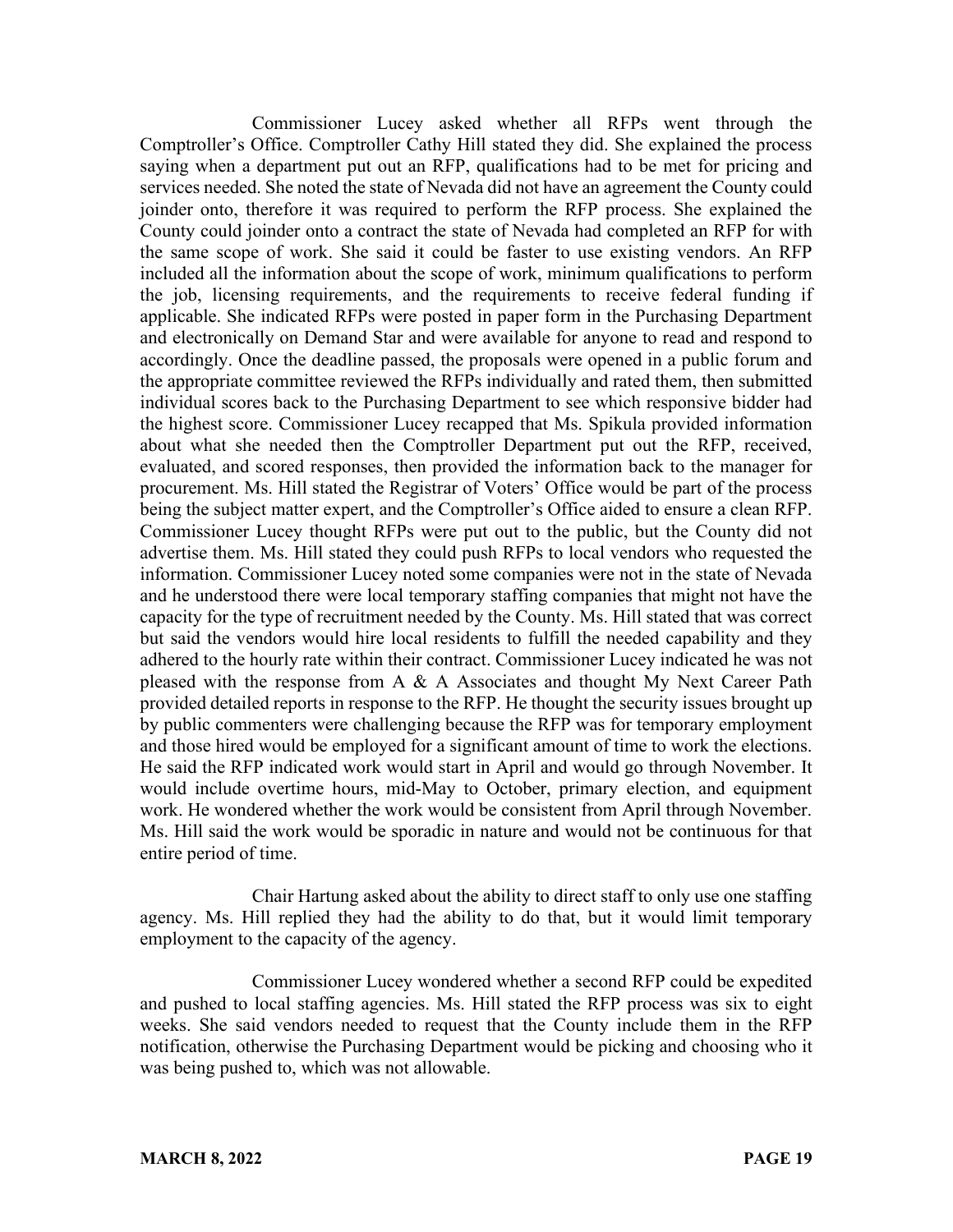Vice Chair Hill pointed out this process would ensure a well-run election and followed the law for the bid process, but staff thought there was a need for two qualified staffing agencies. She expressed concern that using one agency and asking staff to send the RFP back out to bid would create difficulty with a very important election. There were specific timelines to be met and she thought it was important that the County stick to running a good election and said that was what staff was presenting to the Board. She believed the Board should approve the qualified vendor bids because specific timelines needed to be met to run a good election.

Chair Hartung asked County Manager Eric Brown about the repercussions of not approving this item at this meeting. Mr. Brown stated it was 98 days from the primary election and postponing approval for this item would put the County in a bad situation.

Chair Hartung remarked he was a proponent of using local businesses but was vexed about this situation. Vice Chair Hill stated the County needed to use firms that had the capacity to fulfill the needs of the upcoming election. She agreed with staff on the decision to utilize these vendors and noted that the RFP process could be worked on in the future. She asserted it was important to ensure a well-run election with the proper staffing.

Commissioner Lucey commented that people who were hired would need to be residents of the area as they would be required to work for many months. He wondered whether a blanket outreach could be made to local firms to attempt to facilitate the needs for staffing if a decision was made to only select one of the vendors to provide staffing. Ms. Hill stated that local firms would be required to respond to RFPs as the other vendors did to ensure there was no favoritism. She noted the County could concentrate more on the vendor that the Board felt more comfortable with. Commissioner Lucey asserted the County had to be unbiased with this process. He noted this was recruitment for a period of almost a year to fulfill the needs of the County for the primary and general elections. He stated it would not change the outcome of the elections as these people would be working in the ROV Office, not as poll workers.

Ms. Kandaras stated Chapter 332 outlined the purchasing process to advertise the RFPs, noting responsible bidders applied, and the lowest responsive responsible bidder was awarded the contract. She stressed that the firms that were awarded the contract were not precluded from hiring local people. Ms. Hill confirmed that was correct.

Commissioner Lucey thought A & A Associates lacked the substance and detail that My Next Career Path provided. He agreed with the timeline constraints and thought no changes should be made at this time. He asked for outreach to be done for future contracts for more staffing.

County Manager Eric Brown said the County used temporary firms in a variety of departments and asserted it was a tough market for temporary labor even before the impact of the pandemic. He believed having two staffing companies was to the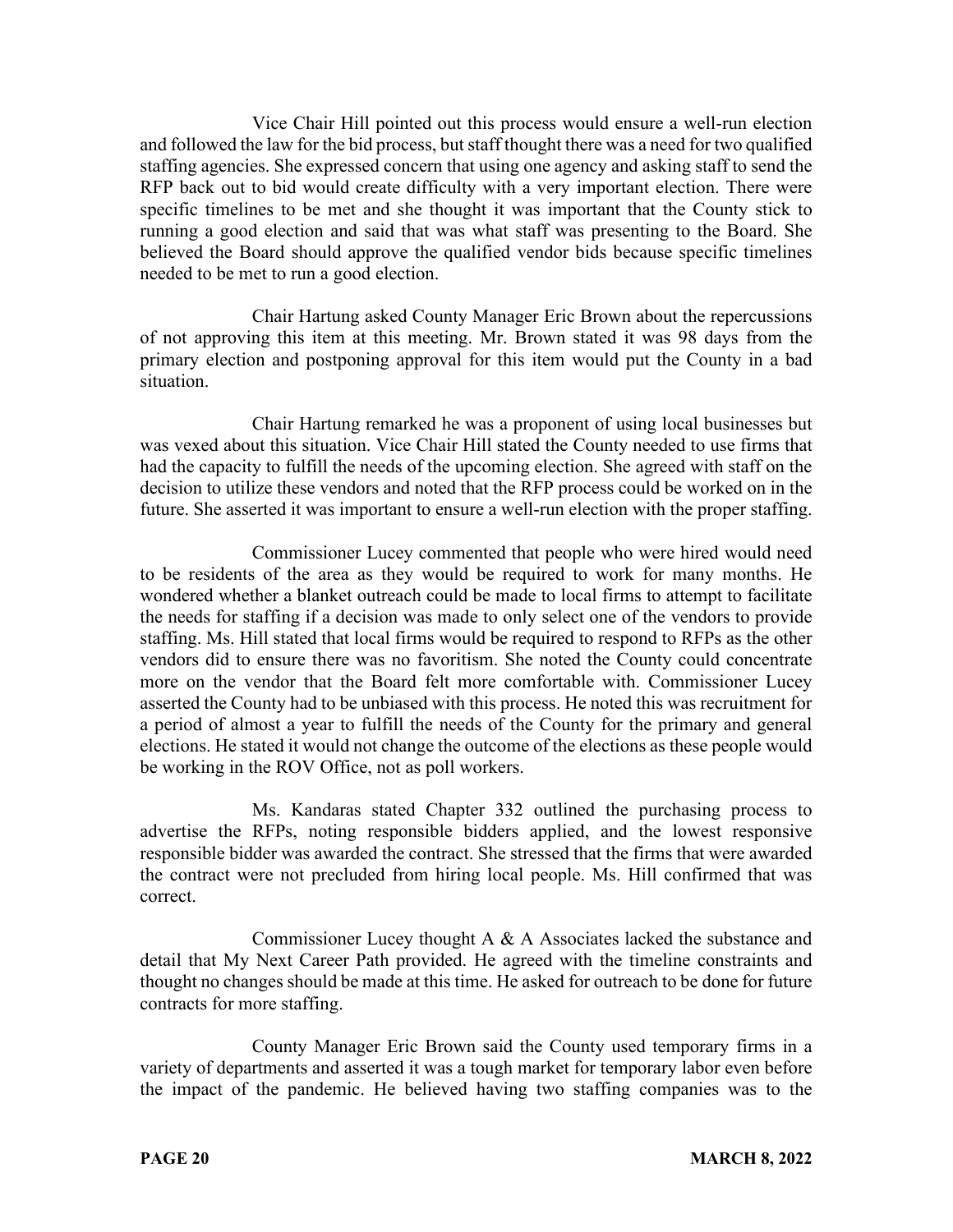County's advantage and said if one was not performing there was the flexibility to make the best of that situation. He said in the two years he had been in Washoe County he saw comparisons on the procurement policies versus other jurisdictions and stated the County bought locally wherever it was feasible to do so. He noted that in this case, the local response was not present, and it was important to move forward or risk operationally jeopardizing the election.

Commissioner Lucey agreed with Manager Brown and noted that many local staffing agencies were used throughout the County departments. He stated that companies that were registered with Demand Star would receive notices of RFPs.

On motion by Vice Chair Hill, seconded by Commissioner Lucey, which motion duly carried on a 3-1 vote with Commissioner Herman voting no and Commissioner Jung absent, it was ordered that Agenda Item 9 be approved and authorized.

**22-0192 AGENDA ITEM 10** Recommendation to award Request for Proposal (RFP) No. 3165-22 for Mail-In Ballot On-Demand Printing and Mailing Services for the 2022 Primary and General elections to the most responsive and responsible bidder, K&H Integrated Print Solutions, in an amount not to exceed [\$800,000.00 total; \$400,000.00 for the FY22 Primary Election and \$400,000.00 for the FY23 General Election], and if approved, authorize the Purchasing and Contracts Manager to execute the contract. Registrar of Voters. (All Commission Districts.)

Registrar of Voters Deanna Spikula said this was a vendor they had done business with since 2006. She stated that the vendor printed, packaged, and mailed the ballots.

Chair Hartung wondered why a local company was not used. Ms. Spikula explained that the Request for Proposal (RFP) went out and only two responses were received, one from Arizona and one from K & H. She indicated K & H was selected because the ROV already had a relationship with the company and trusted it. Chair Hartung asked for the process from paper to ballot. Ms. Spikula stated  $K \& H$ 's plant was in Washington where they printed, packaged, and prepared to mail the ballots. She noted the ballots were trucked to the local Reno post office to be mailed. She would receive a file from K & H with all voter ID numbers and information about when ballots were packaged and mailed. A completed ballot could be brought to a polling location, mailed in, dropped off at a drop-box, or people could choose to vote in person. She noted that a person could opt-out of receiving a ballot. Chair Hartung wondered whether this was all in statute. Ms. Spikula confirmed it was. She asserted that Assembly Bill (AB) 321 required ballots to be mailed to every registered voter within the County.

Commissioner Herman brought up that in January funds were approved for \$1.6 million. Of that, \$557,000 was for printing and postage and she wondered about the additional funds being requested. Ms. Spikula indicated there were not enough funds in the original printing budget to cover all the costs and more funds were needed to be compliant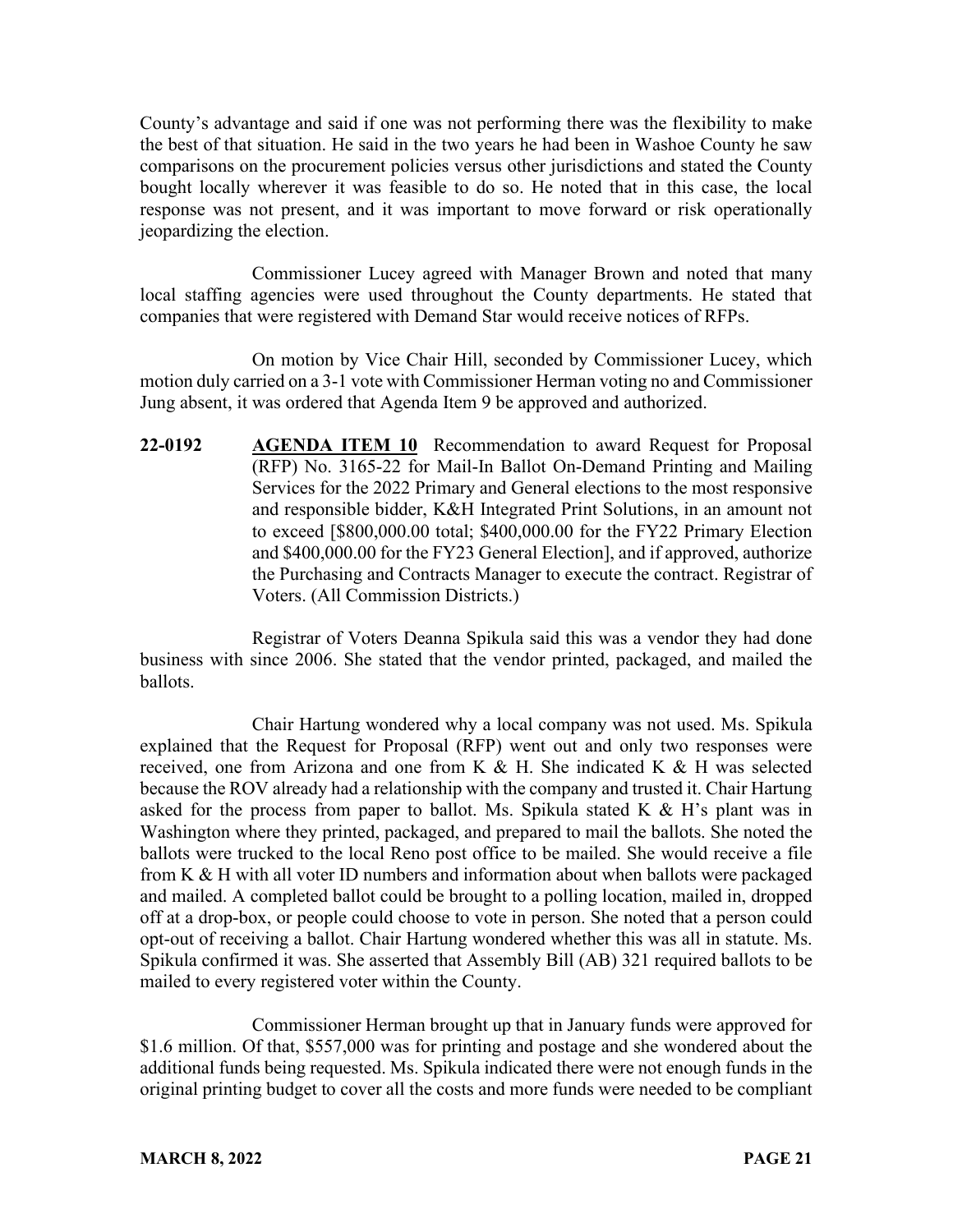with Nevada Revised Statutes. Commissioner Herman thought it was unclear where the funds were going.

Commissioner Lucey asked about processing and mailing of the mail-in ballots and believed that in the past election cycle the State contributed through grant funding for those costs. Ms. Spikula thought that could occur again and when she had the information, she would forward it to the Board. Commissioner Lucey wondered about the amount and when the funds would be received.

On the call for public comment, Mr. Robert Beadles opined if the voter rolls were cleaned up, half of the registered voters listed would be removed. He voiced concern about the amount of money requested for the agenda item. He believed there were many local companies that would do the job and at least 4,000 people who would serve as temporary workers. He said he would support the Board if it did the right thing.

Ms. Tracey Hilton Thomas referenced 1 Corinthians 15:33 from the Bible. She believed the Registrar of Voters (ROV) reported that only 31 percent of mail-in ballots were counted in the 2020 general election, therefore they were a waste of money. She wondered why provisional ballots were excluded from the RFP. She voiced concern about the electronic processing of provisional ballots. She believed there was no intent to verify same-day registration. She urged the Board to send the agenda item back to the ROV and request information on the cost of paper ballots.

Ms. Penny Brock expressed frustration with item 10 and believed it was worded poorly. She noted that two proposals were received to print and mail the mail-in ballots. She thought the proposal selected did not include mailing in the bid and violated the RFP. She said the Board approved funds for the 2022 election on previous agendas. She wondered about how much would be paid for postage.

Ms. Cindy Martinez noted that although she did not support item 10, she understood it was a product of government processes, and the process moved slowly. She said the government and the people needed to meet in the middle. She opined the community was falling apart. She did not like how much the election was going to cost and urged the Board to find funds from the COVID-19 money to pay for it and alleviate the burden on taxpayers.

Mr. Roger Edwards thought there was time to rethink item 10 and urged the Board to vote no.

Mr. George Lee implored the Board to table items 10 and 11 until after it considered Commissioner Herman's resolution. He believed the resolution was intended to start the discussion on election integrity. He said every election was important. He wondered about on-demand printing for same-day voting from an out-of-state company, if the ballots were certified, and whether the chain of custody would be traceable. He stated chain of custody was necessary to maintain integrity.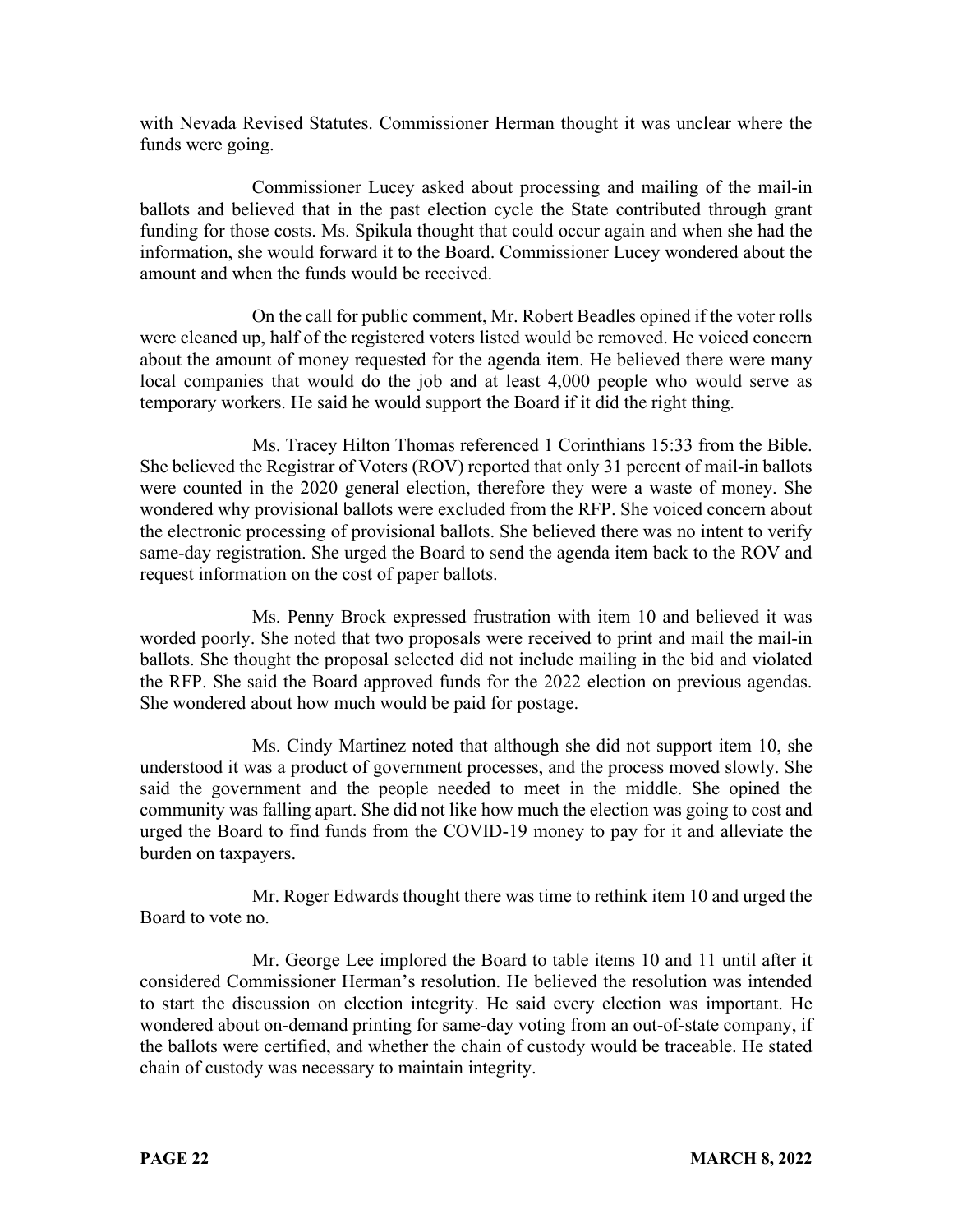Mr. Doug Jalen opined it did not make sense to print ballots until the voter rolls had been cleaned up. He said if the County was going to spend money foolishly it should at least do it locally.

Mr. Kenji Otto said the election needed to be run well but not rushed. He believed the planning should have begun a long time ago and the County did things at the last minute. He opposed item 10 and reminded the Board that he provided a proposal on how to clean up the voter rolls. He urged the County to spend its money wisely.

Mr. Nicholas St. Jon wondered about on-demand printing and requested a definition and an explanation of how it would be used in the election. He noted that mailin balloting was required because of the pandemic but reminded the Board it voted to end the State of Emergency in December. He urged that mail-in balloting not be considered after FY2022.

Ms. Katherine Snedigar voiced concern about the hiring of non-local election workers and vendors. She opined there were additional ways to contact vendors in the County besides a website. She thought RFPs used to be posted in the newspaper and suggested they could be advertised on the local news broadcast. She expressed frustration with the spending of CARES Act funds.

Ms. Janet Butcher wondered about the printing of mail-in ballots when people opted out of that option. She opined that Commissioner Herman's resolution was tabled so the Board could hear items 9, 10, and 11 before it was presented.

Mr. Wayne Gordon wondered about a company providing Washoe County with ballots when the terms of the election had not yet been set. He urged the Board to consider Commissioner Herman's resolution. He believed an accurate election was more important than staying on track with a timeline. He demanded the Board decide what to do for the election and to do what was right.

Ms. Val White said she had studied election integrity for years. She noted AB 321 was passed because of the pandemic and was now State law. She remarked that the people had to live with mail-in ballots until the legislators who voted for the bill were removed from office. She urged the Board to consider the resolution and give the people a fair election.

Chair Hartung asked how the chain of custody for ballots worked. Ms. Spikula stated a file was sent to the vendor of active registered voters who would receive a ballot for the election. A ballot ID number was coded onto each envelope with the name, address, and precinct number, which was then packaged with the ballot and shipped to the local post office to be delivered to voters. She said voters could return the ballot by mail, drop it at a ballot drop-off location, or they could vote in person. When ballots were received in the ROV Office they were scanned as received and the signature was verified. She said ballots were tracked from receipt in the ROV Office and an audit was performed to ensure the number of ballots from a precinct matched the number of ballots received.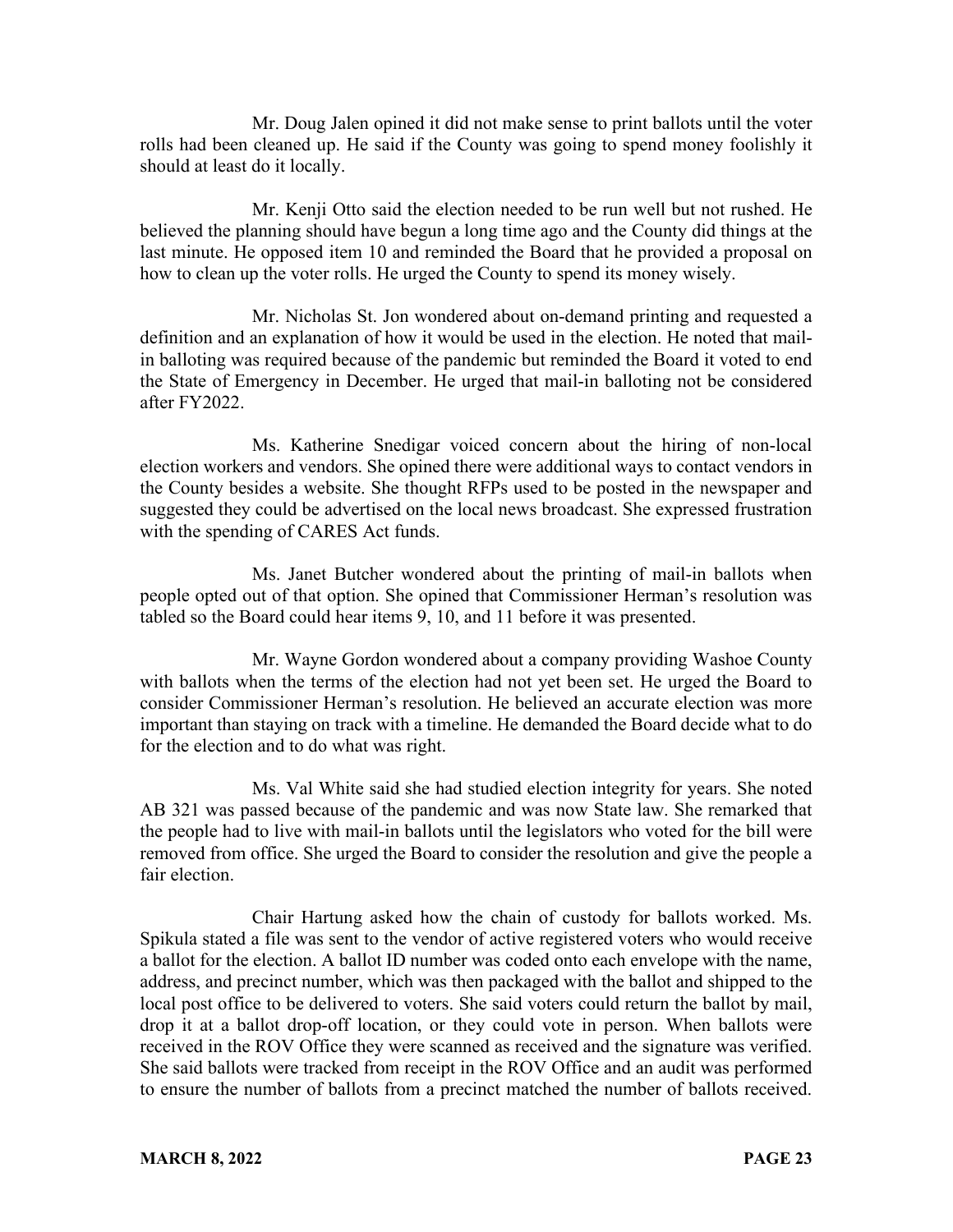Audits were required by law and had to be performed before ballots could be tallied. Chair Hartung asked about on-demand ballots. Ms. Spikula stated that on-demand ballots meant a list would be sent daily to the vendor to print ballots for newly registered voters to be mailed. Chair Hartung wondered about timing and what would happen if this item was not approved at this meeting. Ms. Spikula stated that the paper supply chain issue could delay ballots being printed and prepared for the election on time.

On motion by Vice Chair Hill, seconded by Commissioner Lucey, which motion duly carried on a 3-1 vote with Commissioner Herman voting no and Commissioner Jung absent, it was ordered that Agenda Item 10 be approved and authorized.

**22-0193 AGENDA ITEM 11** Recommendation to revise the February 8, 2022 Award of Request for Proposal (RFP) No. 3166-22 for Sample Ballot Mailing Services for the 2022 elections to the lowest responsive and responsible bidder, Metro Mailing Service Inc., to change the amount from [\$500,000.00] to not to exceed [\$150,000.00]. Registrar of Voters. (All Commission Districts.)

Registrar of Voters Deanna Spikula stated this item was for part of the sample ballot services. She indicated the other part would be to stitch the ballots together, address them, and mail them, and noted that item would come before the Board in the next month for approval.

Chair Hartung said he would personally rather see sample ballots online.

On the call for public comment, Ms. Tracey Hilton Thomas referenced Proverbs 29:25 from the Bible. She requested an explanation of the costs in item 11. She expressed frustration with the request for funding for Dominion voting machines.

Ms. Penny Brock wondered about the postage costs for mail-in and sample ballots. She expressed confusion about the costs listed in the bids. She urged the Board to deny additional funding.

Mr. Roger Edwards was not present when called to speak.

Mr. George Lee stated he knew Nevada Revised Statutes (NRS) required sample ballots to be sent out and urged the Board to clean up the voter rolls to reduce the costs. He believed it would increase the people's trust in the election system. He suggested that everyone be required to re-register to vote and that they be able to do so on the Secretary of State's website.

# **2:44 p.m. Commissioner Lucey left the meeting.**

Mr. Doug Jalen urged the Board to vote no on item 11.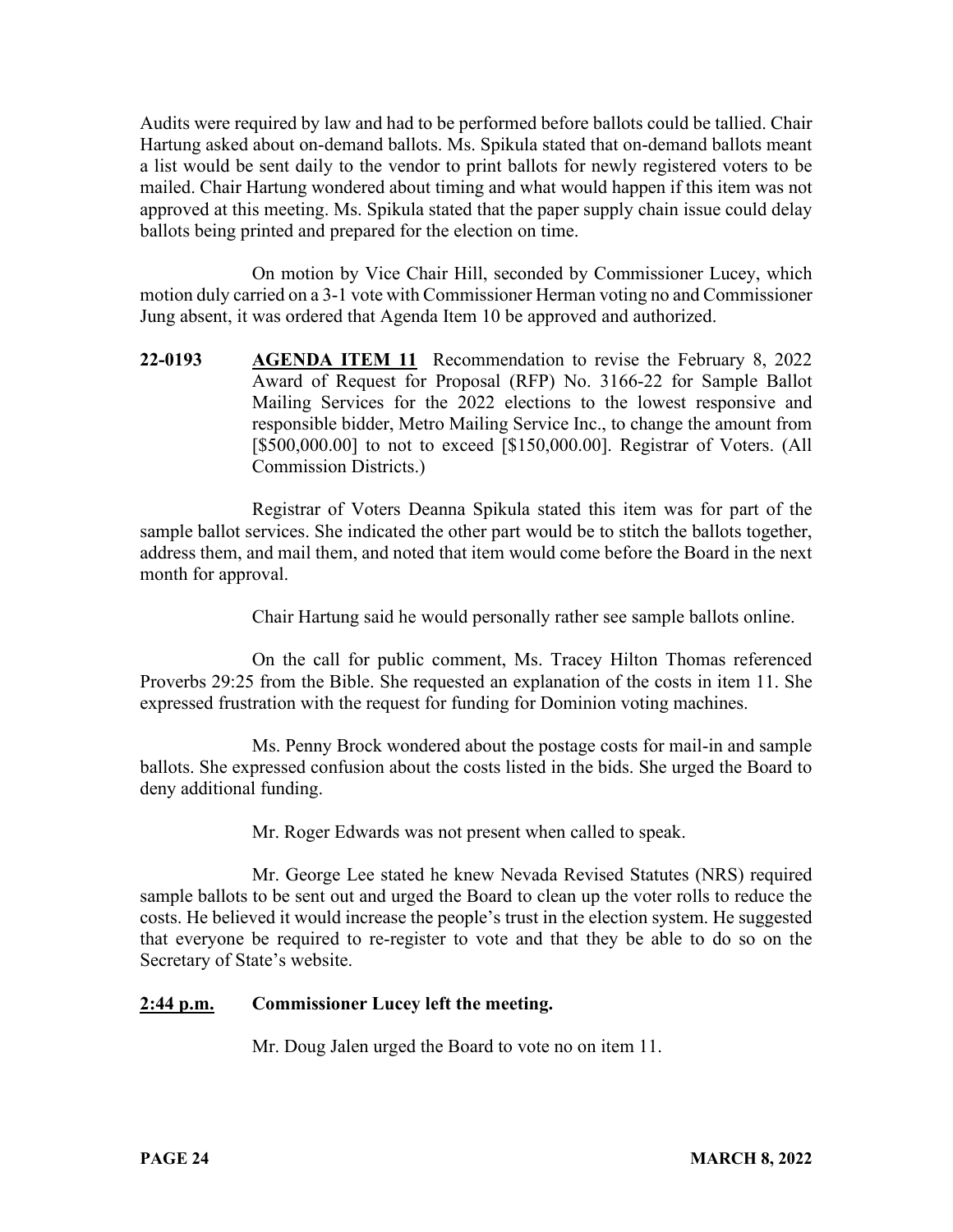Mr. Robert Beadles wondered about a financial review on items 9, 10, and 11. He opined millions of dollars worth of items had been approved so far this year without financial review. He urged the Board to amend the contract and hire local vendors. He expressed frustration that nothing had been done regarding the issue of election integrity.

Mr. Kenji Otto reminded the Board about his proposal to fix the voter roll database and divide voter registrations into active and inactive. He opined it would be an inexpensive solution. He believed he had proof of individuals who voted in the 2020 election but did not live in Nevada. He thought Commissioner Herman was the only member of the Board who tried to do the right thing.

Mr. Nicholas St. Jon remarked that he wished he understood this agenda item better. He said he did not know what would happen if the Board did not approve it today. He wondered about the NRS code that stated sample ballots must be sent out. He believed there were people who would volunteer to fix the volunteer rolls. He urged the Board to vote no on item 11.

Ms. Katherine Snedigar expressed frustration with the removal of the election integrity resolution from a previous agenda. She opined that the election would be unconstitutional because the voter rolls had not been cleaned up. She did not believe the Board listened to the people.

Ms. Janet Butcher noted that when she said she was a legal resident it meant she was a legal voter and lived in a residence. She voiced concern about the amount of money being spent on items 9, 10, and 11. She wondered about the voter rolls and urged the Board to clean them up.

Mr. Wayne Gordon chose not to speak when called.

Chair Hartung stated that a few years prior, he had Ira Hansen carry Assembly Bill 93 to eliminate paper sample ballots and put them online. The benefits were that anyone could print them, and they could be in any language. The bill passed but it did not allow the elimination of printed sample ballots. Ms. Kandaras confirmed that printed sample ballots were required by NRS.

Chair Hartung restated that the agenda was asking for an additional \$150,000 and said \$500,000 was previously approved. Manager Brown confirmed that was correct.

On motion by Vice Chair Hill, seconded by Chair Hartung, which motion duly carried on a 2-1 vote with Commissioner Herman voting no and Commissioners Lucey and Jung absent, it was ordered that Agenda Item 11 be revised.

### **22-0194 AGENDA ITEM 12** Public Comment.

Mr. Marc Colosimo was not present when called to speak.

#### **MARCH 8, 2022** PAGE 25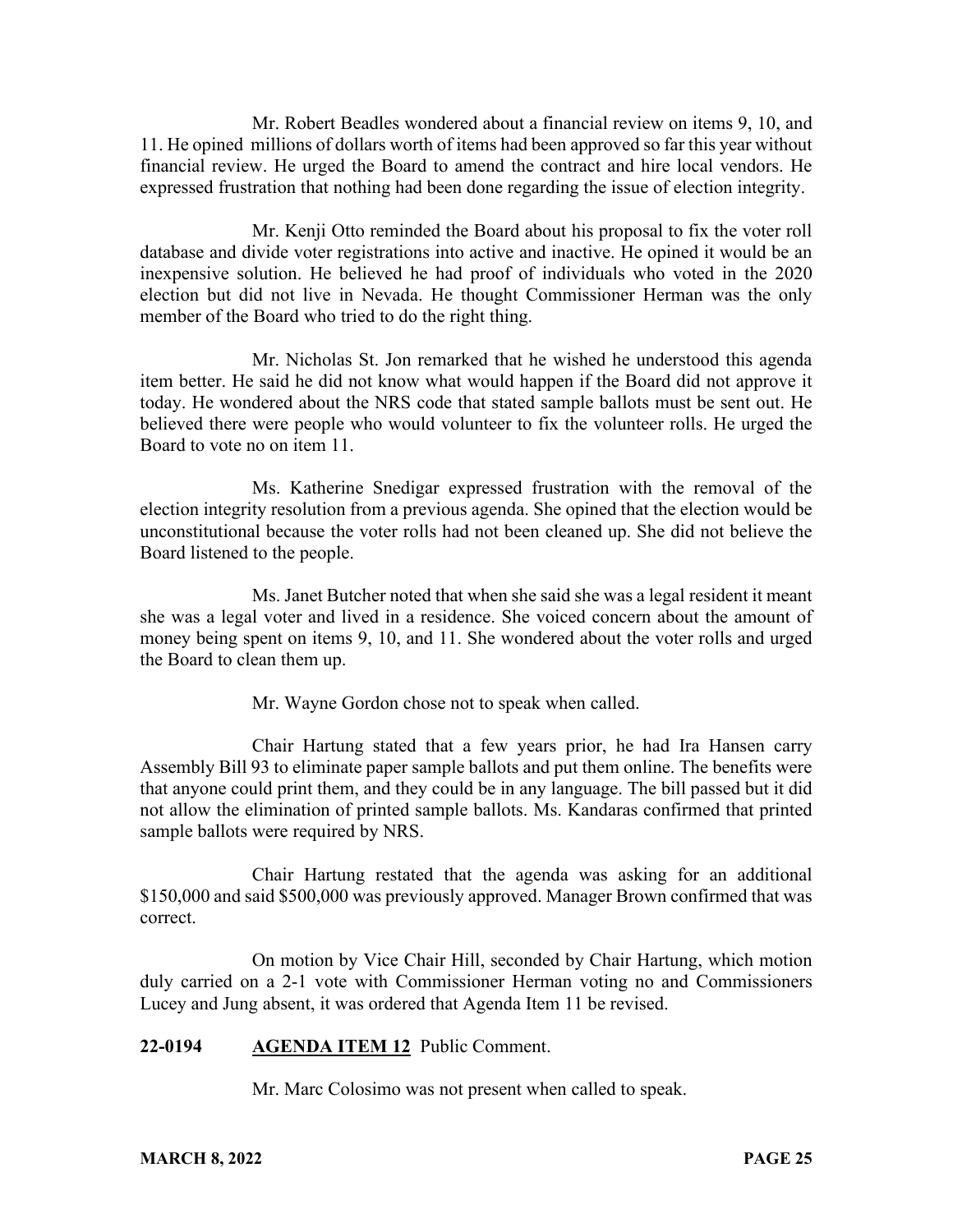Ms. Tracey Hilton Thomas referenced Matthew 5:10 from the Bible. She believed those in attendance who had spoken out against the resolution and improvements to the election process were naïve and misguided. She expressed frustration with some of the statements that had been made and with an article in the Reno Gazette-Journal. She thought those in opposition to the resolution were out of touch with the current election processes.

Mr. Robert Beadles opined he had irrefutable proof of fraud, manipulation, and corruption. He voiced concern about those in attendance who had spoken out against the resolution. He stated voter identification was required to get into the Democratic National Convention, which he believed was hypocritical. He thought everything on the resolution was legal and said people would be back on March 22.

Mr. Nicholas St. Jon wondered if the election integrity resolution would be added to the March 22 agenda. He demanded the Board add the following items to an upcoming agenda: banning vaccine passports, and discussion regarding the establishment of Washoe County as a Second Amendment sanctuary county. He noted that over 2,100 people had already signed a petition in support of the latter.

Mr. Wayne Gordon expressed frustration with comments made by a few of the speakers. He thought they were trying to prevent everyone else from speaking. He referenced World War II and the Nuremberg Trials. He urged for voter identification, the elimination of mail-in ballots, and the use of paper ballots with serial numbers that would allow the voter to log on to the Registrar of Voters' website and view their vote after the election. He thought the Board did not like Mr. Beadles' proposal because it would cost money, and he believed the Board should be more concerned with ensuring a fair, free, and open election.

Ms. Janet Butcher thanked Chair Hartung for fighting for the signal warning lights on Pyramid Highway but voiced concern that he voted in favor of Agenda Items 9, 10, and 11. She believed that those who spoke in support of fair elections with legal votes were not bad people, they were honest.

Mr. Kenji Otto expressed frustration about a couple of the speakers who opposed the resolution. He shared that he was born in Japan and his whole family was biracial. He said he did not look at people by their skin color, but by who they were, their personalities, and their cultures. He remarked that if people did not like this country they could leave.

Ms. Cindy Martinez urged the Board to place the following items on a future agenda for discussion: banning mask mandates; banning mandatory vaccinations for employment, travel, entry, and engaging in commerce in public places; banning vaccine passports or any means or method of verifying or using a person's medical status to obtain employment or engage in commerce; and prohibiting businesses and employers from any related action to discriminate or segregate citizens based on medical status. She expressed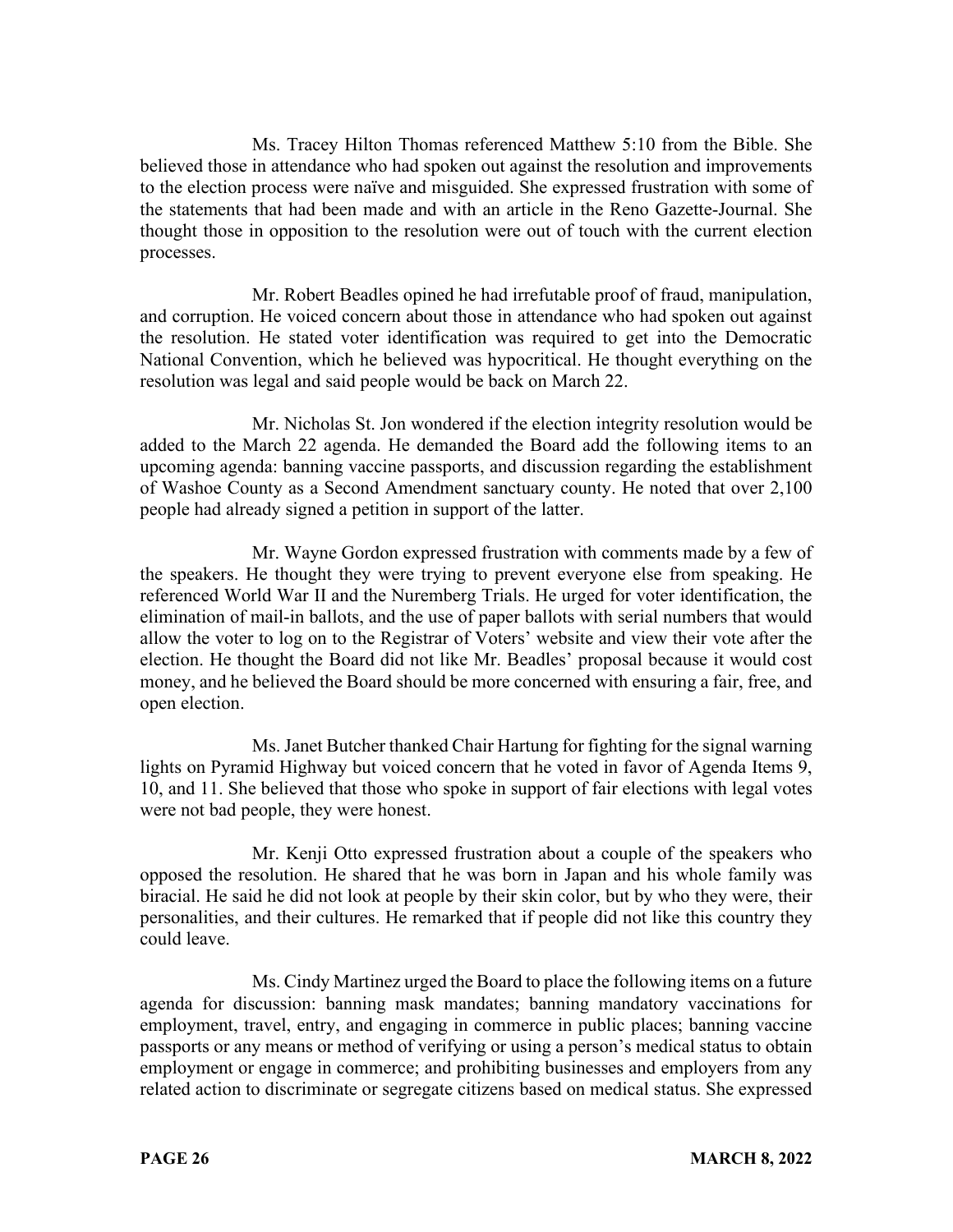remarked that Nevada had been in the State of Emergency for 726 days. She attended the Sparks Republican Women's dinner on February 15 and said the attendees were not allowed to record the Deputy Secretary of Elections or the Registrar of Voters, who both spoke at the event. She thought this was unacceptable. She also voiced concern that temporary workers were used to count ballots during the last election.

Mr. George Lee spoke about Agenda Item 7, noting he disagreed with increasing licensing and monitoring fees for childcare providers. He wondered who this benefitted and who was being protected. He believed it would raise childcare costs for individuals who already struggled to afford it. He urged the Board to get rid of Dominion voting machines.

Ms. Val White shared a story about a man who lived in Washoe County on a street with 28 houses. She said he found four registrations for himself with four different registration numbers. She demanded the Board do the job it was elected to do. She urged the Board to spend money to clean up the voter rolls and hire bipartisan workers for the task. She wondered how anyone could claim the election was honest.

Ms. Nonamay Price shared a few items she wanted the Board to place on a future agenda: reading emailed public comments at meetings, starting the clock after the speakers introduce themselves, and stopping the clock when the Board members were not paying attention.

Ms. Katherine Snedigar referenced comments made by Ms. Howell regarding presidential executive orders. She noted that in Nevada there were governor mandates and she opined they did not apply to her, only to the Board. She wondered about the security outside chambers. She believed it was unconstitutional that she had to be searched before attending a meeting of the Board of County Commissioners. She expressed frustration at the elimination of rural fire departments.

County Clerk Jan Galassini stated an email was received from Mr. Andrew Hill, which was placed on file.

### **22-0195 AGENDA ITEM 13** Announcements/Reports.

Vice Chair Hill asked for a regional fire plan discussion with the Cities of Reno and Sparks to identify next steps.

Chair Hartung stated he looked forward to understanding the process of voter rolls.

Commissioner Herman spoke about her heritage.

\* \* \* \* \* \* \* \* \* \* \*